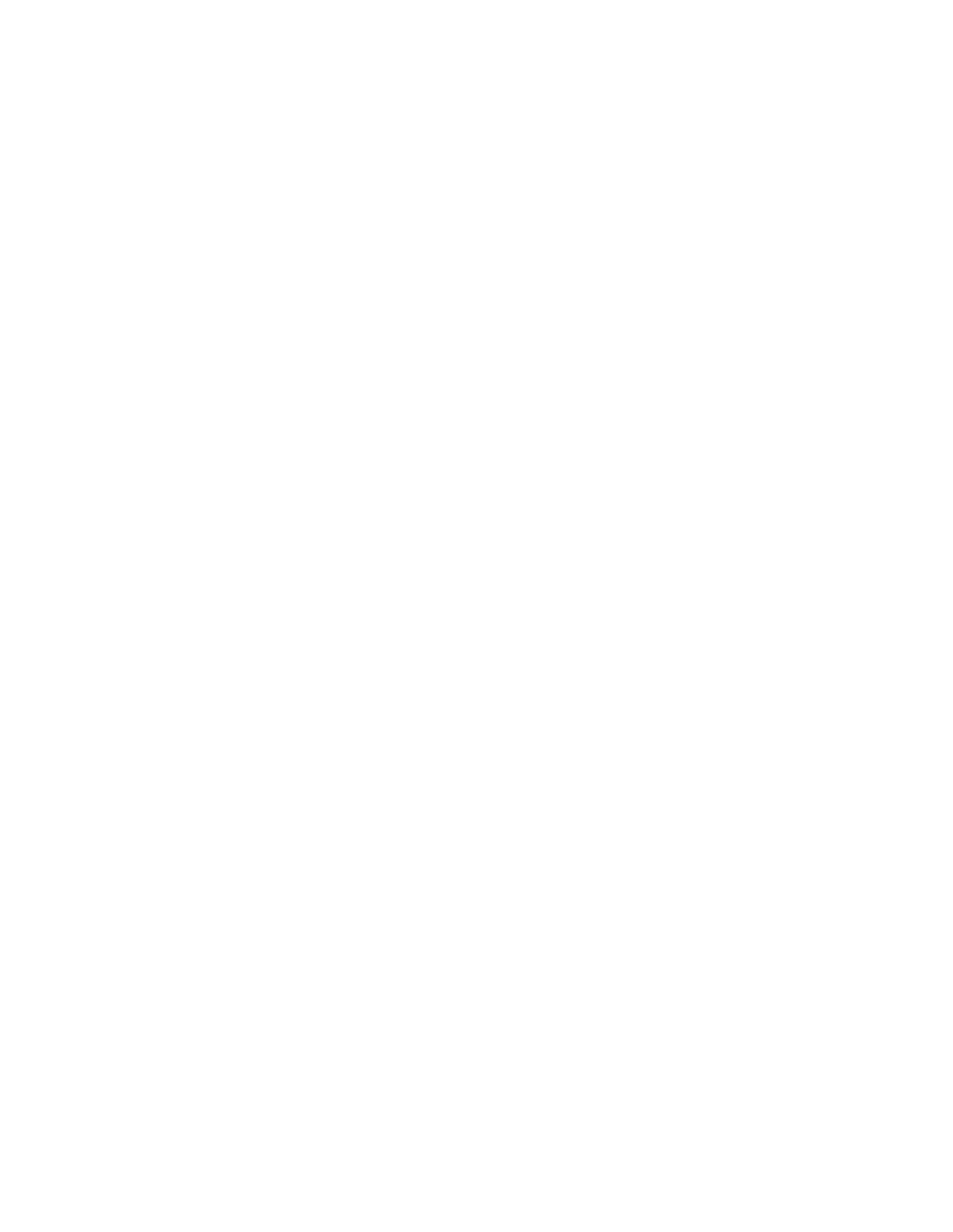### **Domestic Violence Responder Resources Table of Contents**

| Domestic Violence in the Workplace Information Sheet                    | $\mathbf{1}$   |
|-------------------------------------------------------------------------|----------------|
| What is Domestic Violence — A Definition                                | 3              |
| Power and Control Wheel                                                 | 4              |
| What is Not Domestic Violence – The Common Myths                        | 5              |
| Statewide Hotline Numbers for Maine's Domestic Violence Projects        | $\overline{7}$ |
| Statewide Administrative Numbers for Maine's Domestic Violence Projects | 8              |
| <b>Statewide Batterer Intervention Projects</b>                         |                |
| Creating Security Protocol – Best Practices                             | 11             |
| Workplace and Home Safety Plan                                          |                |
| <b>Threat Incident Report</b>                                           |                |
| Talking to Someone Who's Being Hurt — See It & Say It                   |                |
| Talking to Someone Who's Abusive — See It & Say It                      |                |
| Maine Law — The Victim's Leave Act and Unemployment Compensation        | 25             |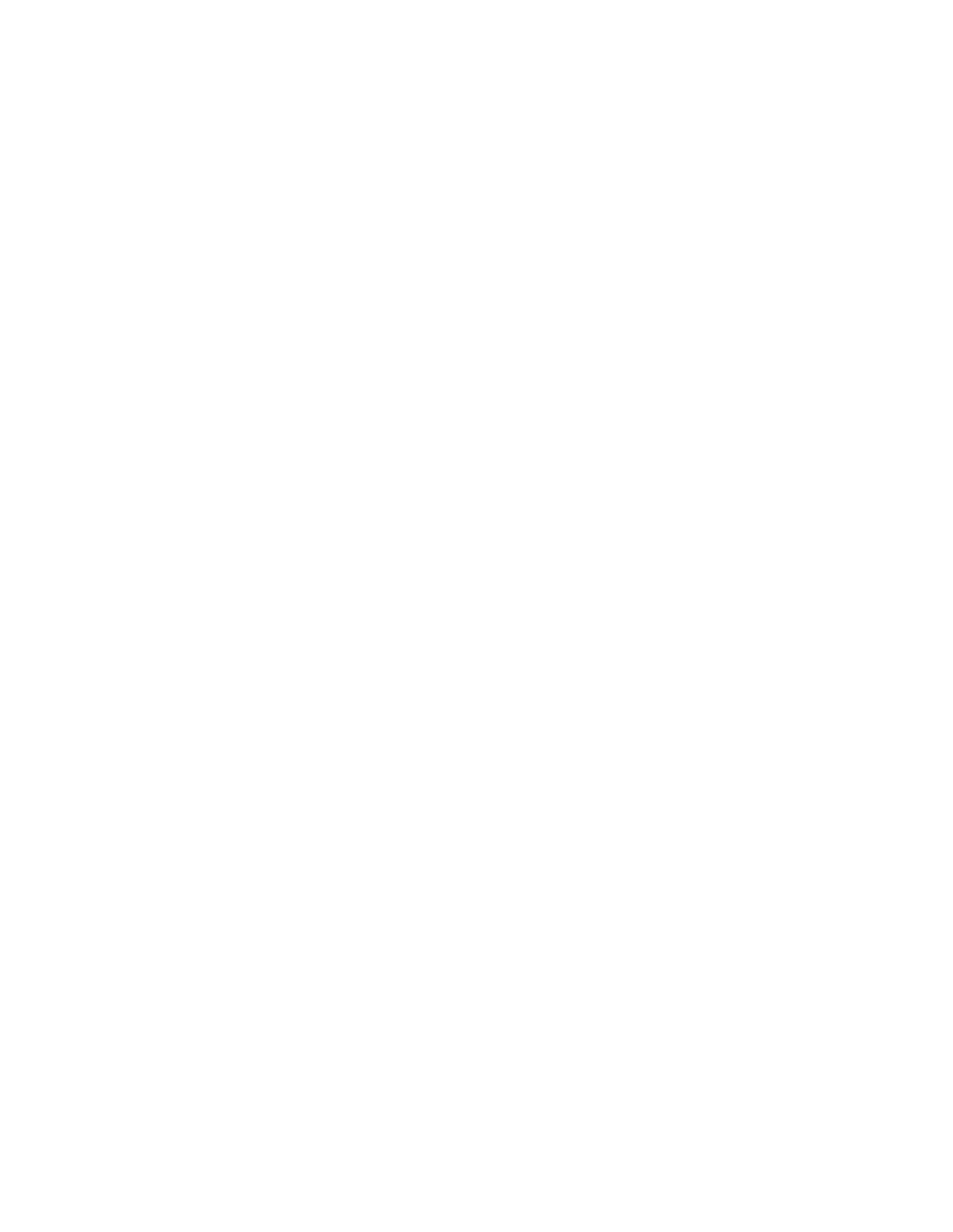# <span id="page-4-0"></span>Maine Employers<br>Against<br>Domestic Violence

#### MEADV -

170 Park Street, Bangor, ME 04401 • (207) 941-1194 (admin. only) • fax (207) 941-2327 • mcedv@mcedv.net

### **Information Sheet**

### **National research reveals that:**

- 31% of women report being physically or sexually abused by a husband or boyfriend at some point in their lives. (Commonwealth Survey, 1998)
- Intimate partner violence victims lose nearly 8 million days of paid work per year as a result of the violence (U.S. Centers for Disease Control, 2003)
- Nearly half of the female employees of Harman International Industries reported experiencing physical or non-physical abuse at some time in their lives. (Beverly Younger Urban, 2001- 2003)
- Workplace homicide is the leading cause of death for working women. (US DOL, 2002)
- 94% of Corporate Security personnel rate domestic violence as a high-security concern. (Personnel Journal, 1995)

### **What are the Maine statistics?**

- In 2003, 47% of Maine's homicides were a result of domestic violence. (Maine Department of Public Safety, 2004)
- In 2002, 4813 domestic violence assaults were reported to law enforcement (Maine Department of Public Safety, 2003)
- In 2003, 13,558 people, mainly women and children, received services from the Maine Coalition to End Domestic Violence.

### **What is the effect on business?**

- Increased absenteeism.
- Increased medical expense.
- Increased security risks.
- Increased liability.
- Decreased productivity.

#### **What can employers do?**

- Develop a relationship with your local domestic abuse project.
- Create an internal domestic abuse response team.
- Provide training to your response team, supervisors, and employees.
- Develop policies to address workplace domestic abuse.
- Implement an employee awareness campaign.
- Be a community leader by encouraging other employers to examine this issue.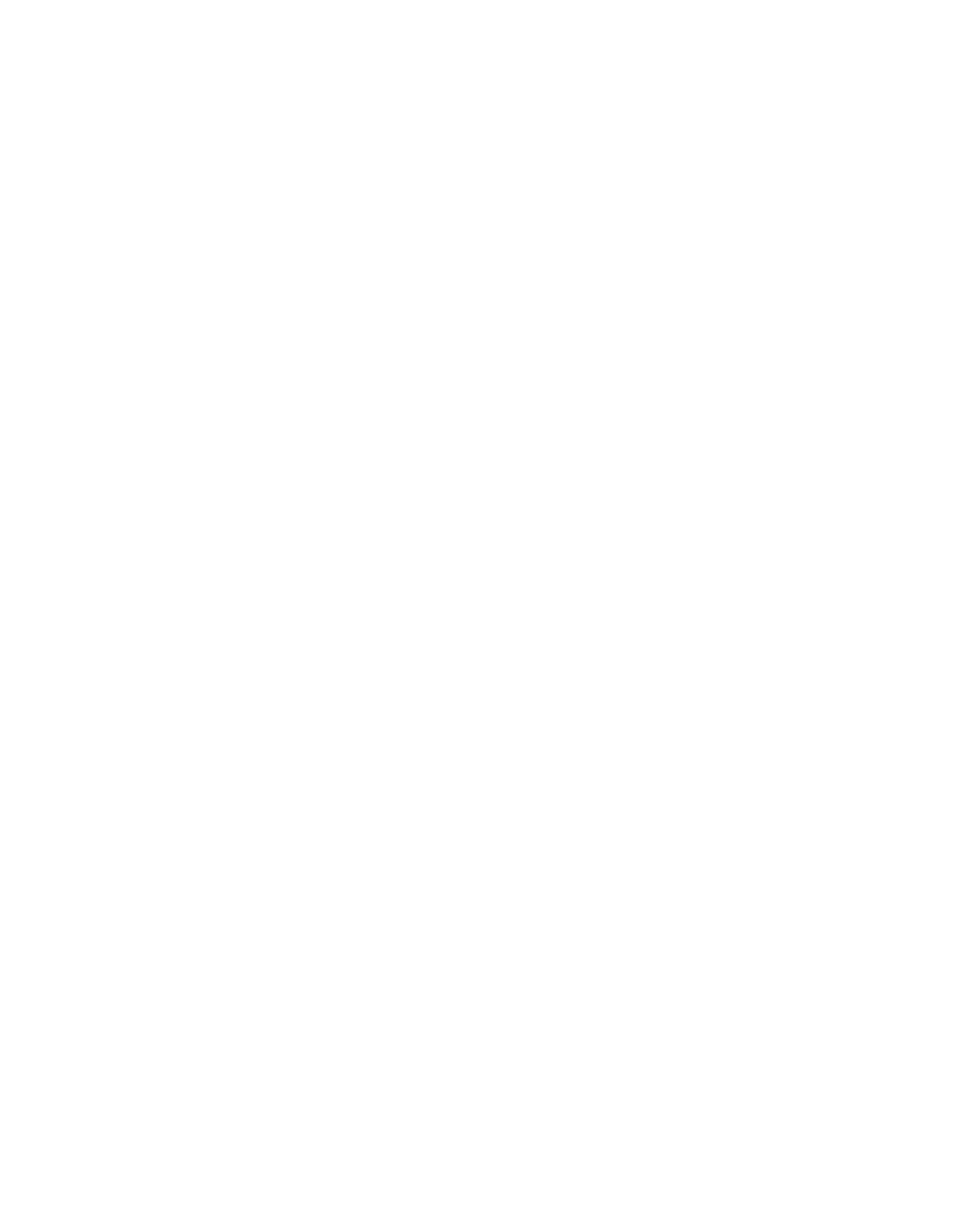### **What Is Domestic Violence?**

<span id="page-6-0"></span>**Domestic violence is a pattern of coercive behavior in which one person attempts to control another through the threats or actual use of physical violence, sexual assault, and verbal or psychological abuse.** 

It is **purposeful conduct** perpetrated by adults or adolescents against their intimate partners. It can occur between current or former partners, between married or dating partners, and also between intimate partners who are living together. Domestic violence occurs in heterosexual as well as same sex relationships.

Despite this diversity, **U.S. Department of Justice statistics estimate that over 90% of all victims of domestic violence are women.** (Because the vast majority of domestic abuse victims are women, the pronoun "she" is often used when referring to victims of abuse.) However, men can also be domestic violence victims, in either same-sex or heterosexual relationships.

**The pattern of coercive and assaultive behaviors used by perpetrators of domestic violence includes physical, sexual, and psychological attacks as well as economic coercion.** While actual physical assault may occur, the abuser is also very likely to use non-assaultive types of abuse, such as verbal abuse or economic control. Economic control can occur when the abuser prevents the victim from getting to work by taking her car keys away, controls all the household income, or denies her money for her day-to-day needs.

These patterns include a variety of tactics which are carried out in **multiple, sometimes daily episodes.** The result of this is that the victim can be disoriented and in a perpetual state of fear because she does not know what or when the next episode of abuse will be.

"My ex-husband was violent to me for two and one half years. Before getting married we dated for three years, with no instances of violence. The violence began within the first week of our marriage, when he pressed his hands against my mouth and nose, attempting to smother me. After this incident, my husband would become violent almost nightly, almost for no apparent reason."\*

 *<sup>\*</sup>This material was adapted from the publication entitled, "The Workplace Responds to Domestic Violence: A Resource Guide for Employers, Unions, and Advocates," produced by the Family Violence Prevention Fund. Edited by Donna Norton, Esq., Stephen T. Moskey, Ph.D., and Elizabeth Bernstein.*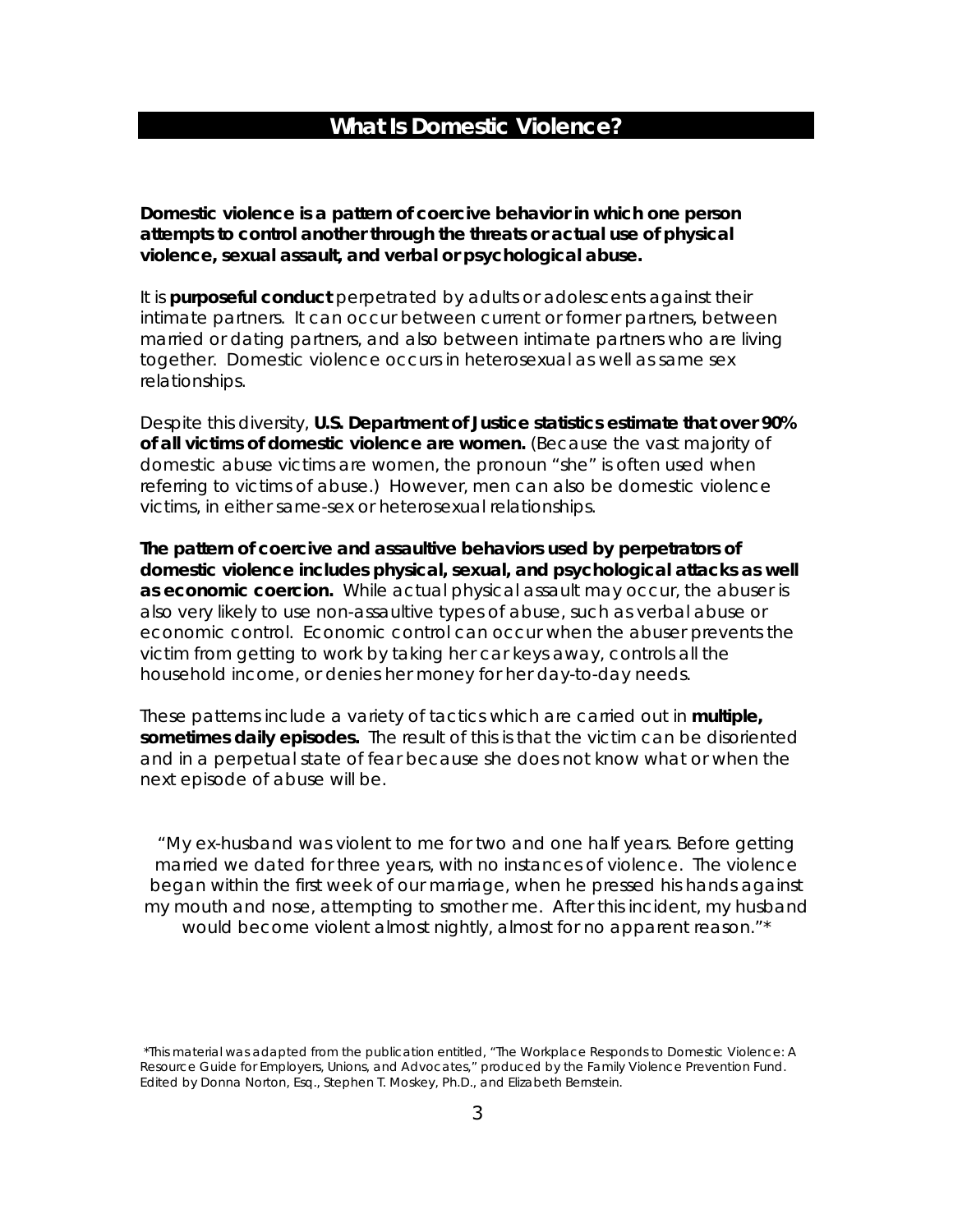# VIOLENCE

# <span id="page-7-0"></span>**PHYSICAL USING COERCION AND THREATS**

Making and/or carrying out threats To do something to hurt her • threatening to leave her, to commit suicide, to report her to welfare • making her drop charges • making her do illegal things.

### **USING ECONOMIC ABUSE**

 Preventing her from getting or keeping a job • making her ask for money • giving her an Allowance • taking her money • not letting her know about or have access to family income.

### **USING MALE PRIVILEGE**

 Treating her like a servant • making all the big decisions • acting like the "master of the castle" • being the one to define men's and women's roles.

**PHYSICAL** 

### **USING INTIMIDATION**

Making her afraid by using Looks, actions, gestures • smashing things • destroying her property • abusing pets • displaying weapons

### **USING EMOTIONAL ABUSE**

 putting her down • making her  **feel bad about herself** • calling her names • making her think she's crazy • playing mind games • humiliating her • making her feel quilty.

### **USING ISOLATION**

SEXUAL

Controlling what she does, who she sees and talks to, what she reads, where she goes • limiting her outside involvement • using jealousy<br>
to justify actions **USING MINIMIZING**, to justify actions.

### **CHILDREN**

Making her feel guilty about the children • using the children to relay messages • using visitation to harass her • threatening to take the children away.

## **DENYING**

**POWER** 

**AND** 

CONTROL

**AND BLAMING** Making light of the abuse and not taking her concerns about it seriously • saying the abuse didn't happen • shifting responsibility for abusive behavior • saying she caused it.

# VIOLENCE SEXUAL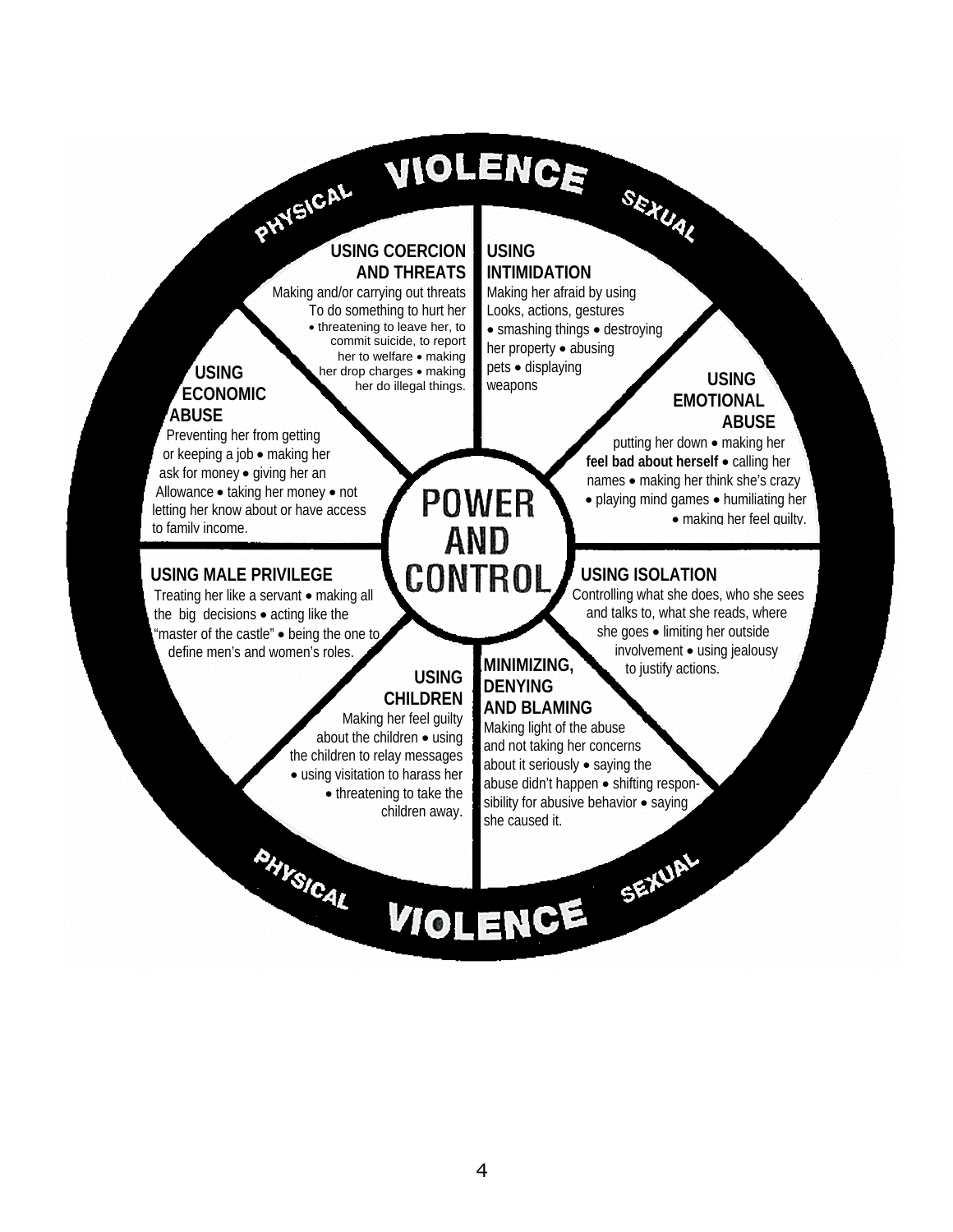### **What Is Not Domestic Violence** ~ **The Common Myths ~**

<span id="page-8-0"></span>**I. Domestic violence is not about anger, or having a bad temper**. Anger is a normal human emotion and part of a range of normal human behaviors.

Abuse is often *blamed* on anger or temper, but this excuse does not hold up under scrutiny. First, we know that abusers are capable of controlling their anger in other situations where they might wish to be "explosive," such as in front of a judge or with a boss. Second, we know from the stories of abuse women have shared that anger does not always accompany abuse.

### *Abuse is about feeling entitled to direct or control someone else's life and choices.*

**II. Domestic violence is not about being provoked. There is a** common and sometimes unspoken belief that abusive people are provoked into their behavior by the other party. *"If she wasn't such a nag, I wouldn't have to act this way."* This common excuse is another way abusers try to shift the focus of their actions onto the victim.

### *All of our behaviors are a choice. People who can choose respectful behavior in one situation (such as being pulled over by a police officer) can also choose that behavior with their intimate partner.*

**III.** Domestic violence is not about having a bad childhood. Although there is evidence to suggest that male children who witness violence by their fathers are more likely to grow to be abusive themselves, this does not provide an excuse for adult choices and behavior. Furthermore, many people who live in abusive homes grow up to be non-abusive themselves. Why? Because they choose respectful actions for their lives.

### *Most people have less than ideal childhoods. This does not provide an excuse for controlling and abusive behavior practiced as an adult.*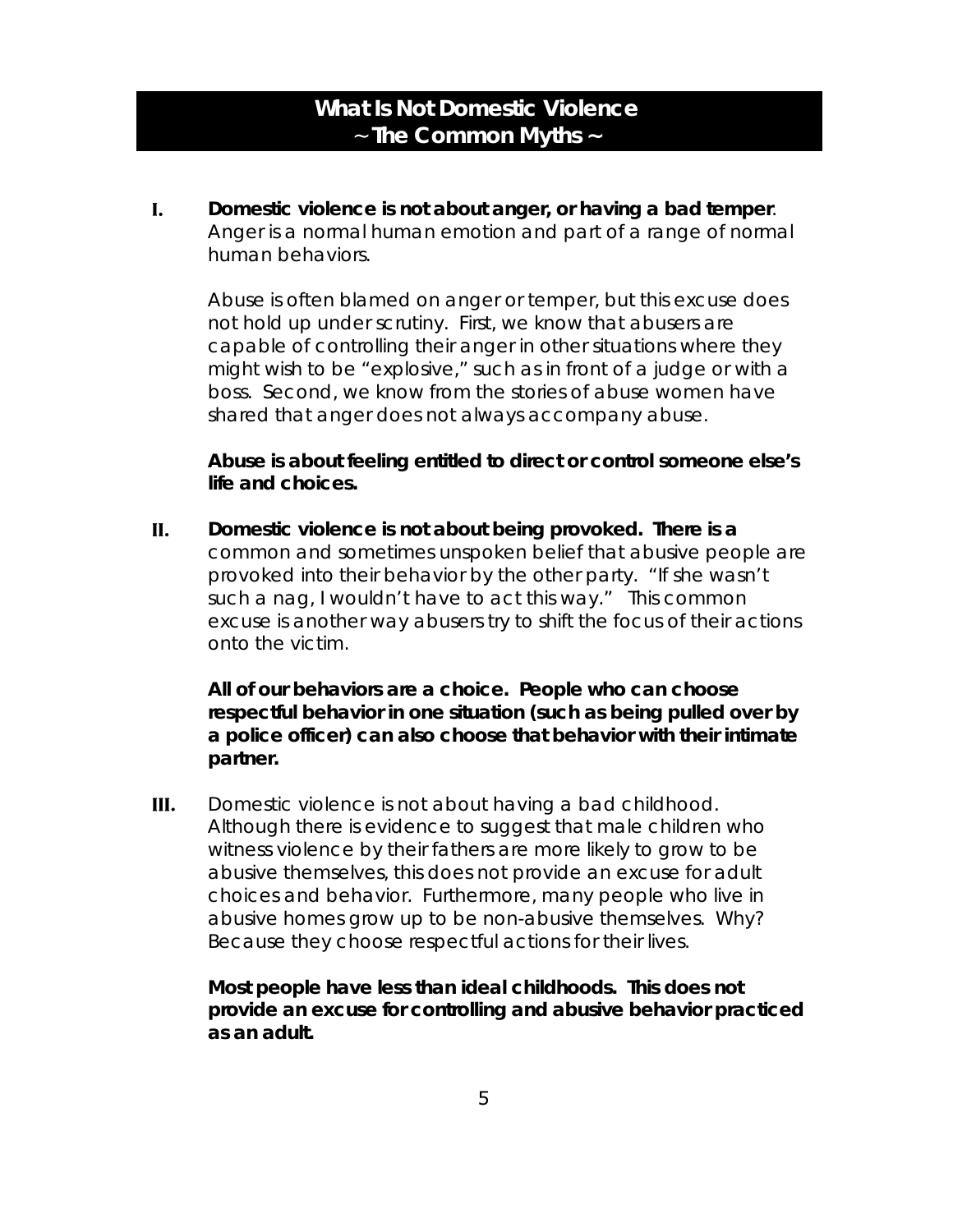**IV. Domestic violence is not about stress, a bad day at work, or financial problems.** All of us, at some time in our lives, experience stressful situations, long or short-term financial troubles, or tough days on the job. Yet most people choose not to be abusive to their intimate partner when these things happen.

### *People who are abusive regularly use excuses to shift the blame from their own actions.*

**V. Domestic violence is not about substance abuse.** Alcohol and drugs do not cause people to abuse, although this is an excuse regularly used by abusers and believed by many. When we deconstruct it, we see that people who use substances often continue to be abusive even after they have stopped using. We also know that although many people have problems with drugs and alcohol, they are not necessarily abusive to their intimate partners. Victims of domestic violence do report that sometimes the abuse is worse when drugs and alcohol are involved, but they reject the belief that the drugs caused the behavior.

*Abuse is about a belief system. If someone's belief dictates the use of power and control to get one's way, drugs and alcohol will only exacerbate that belief. Substances in and of themselves do not cause abusive behavior.*

**VI. Domestic violence is not about the victim having low self-esteem.** Many people traveling through life have low feelings of self-worth, yet not all people are abused. The truth is that people who are victimized by abusers for long periods of time have low feelings of self worth *as a result of the abuse*. Furthermore, abuse survivors are often strong, incredibly resilient, and find many ways to resist the abuser's control.

### *Abuse is about the abuser's choices, not the victim's mental health.*

**VII. Domestic violence is not about poor communication skills.** Early in the history of the batterer intervention movement people believed that if abusers were coached to communicate well the relationship could be fixed. Instead what they found was that abusers took the communication skills they had learned and used them to be more effective at controlling the partner.

### *Teaching communication skills to someone who believes it's ok to control another person's life…simply gives them better tools to work with.*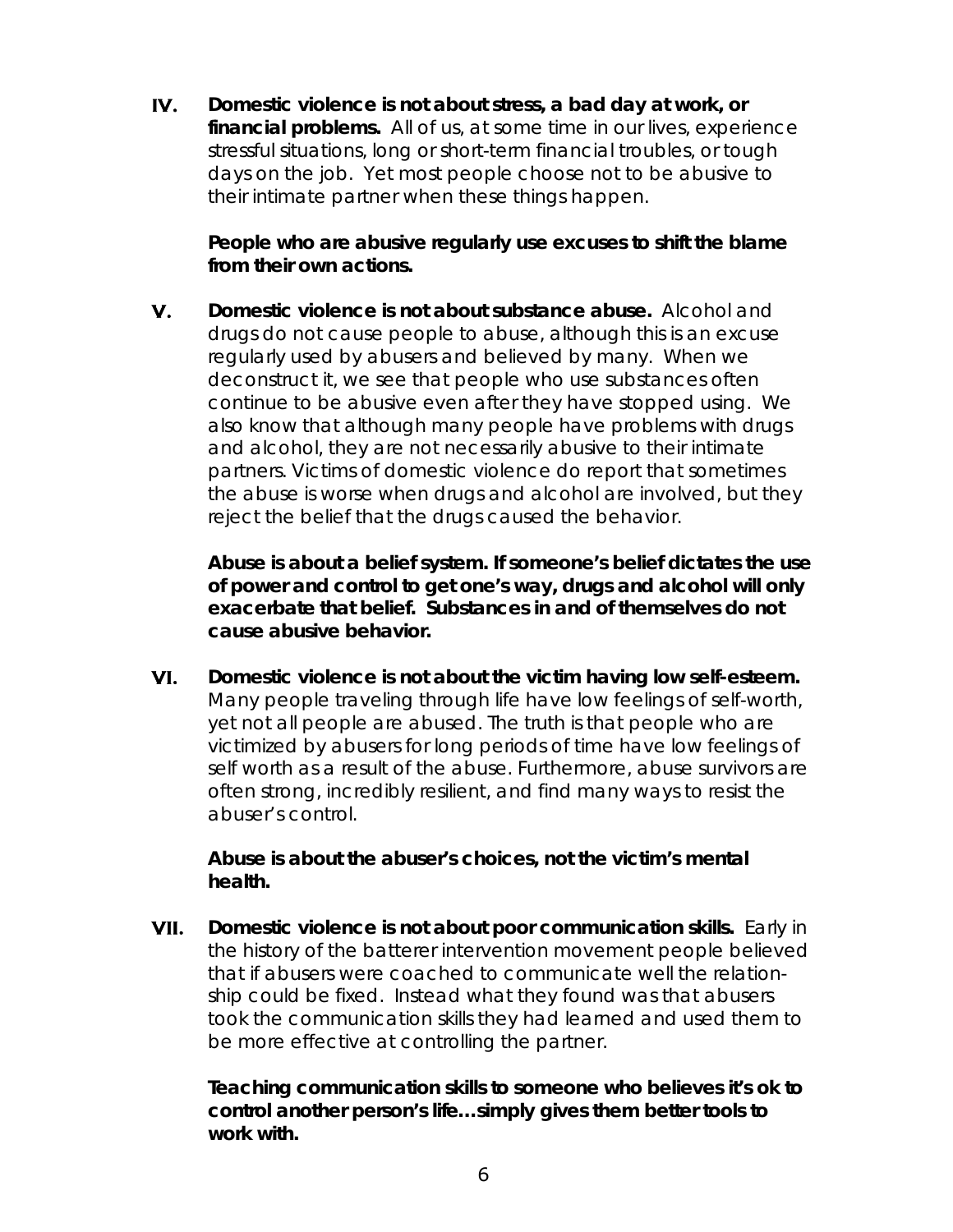<span id="page-10-0"></span>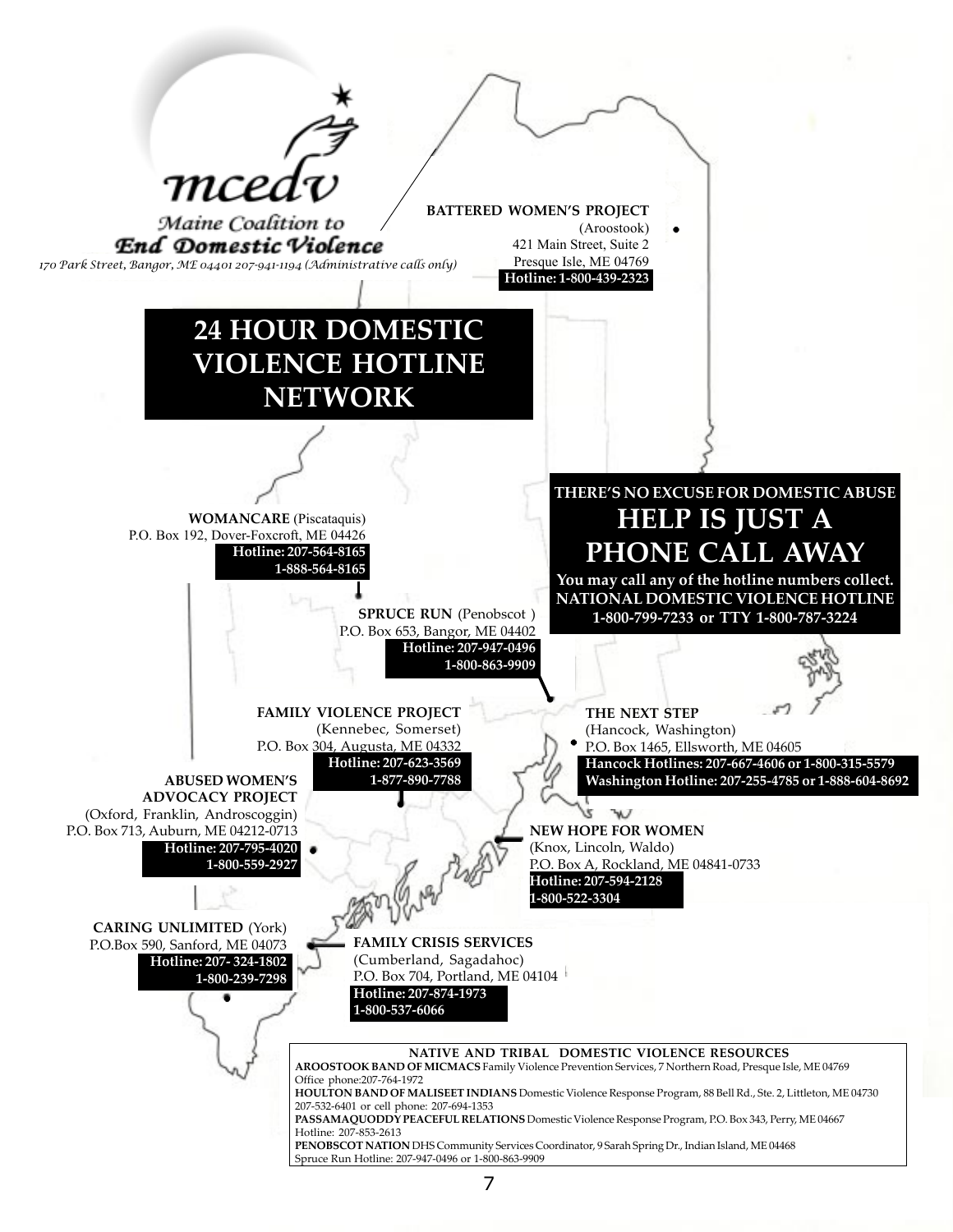<span id="page-11-0"></span>

### **MAINE COALITION TO END DOMESTIC VIOLENCE PROJECTS**

*All 800, 877, and 888 numbers are toll-free. Collect calls are accepted at the other hotline numbers.* 

**ABUSED WOMEN'S ADVOCACY PROJECT** (Oxford, Franklin & Androscoggin Counties) P.O. Box 713, Auburn, ME 04212-0713 • Admin: 207-795-6744 Hotline: 1-800-559-2927 or 207-795-4020 • Fax: 207-795-6814 • e-mail: awap@awap.org • <www.awap.org>

**BATTERED WOMEN'S PROJECT** (Aroostook County)

421 Main St., Suite 2, Presque Isle, ME 04769 • Admin.: 207-764-2977 • Hotline: 1-800-439-2323 Fax: 207-764-8631 • e-mail: dbaiettibwp@hotmail.com

**CARING UNLIMITED** (York County)

P.O. Box 590, Sanford, ME 04073 • Admin.: 207-490-3227 • Hotline: 1-800-239-7298 or 207-324-1802 Fax: 207-490-2186 • e-mail: caring@gwi.net • <www.caring-unlimited.org>

**FAMILY CRISIS SERVICES** (Cumberland & Sagadahoc Counties) P.O. Box 704, Portland, ME 04104 • Admin.: 207-767-4952 • Hotline: 1-800-537-6066 or 207-874-1973 Fax: 207-767-8109 • Bath Fax: 207-442-0557 • Ptld. Shelter Fax: 207-842-6880 e-mail: familycrisis@familycrisis.org • <www.familycrisis.org>

**FAMILY VIOLENCE PROJECT** (Kennebec & Somerset Counties) P.O. Box 304, Augusta, ME 04332 • Admin.: 207-623-8637 • Hotline: 1-877-890-7788 or 207-623-3569 Fax: 207-621-6372 • Skowhegan Fax: 207-474-6489 e-mail: fvp@familyviolenceproject.org •<www.familyviolenceproject.org>

**NEW HOPE FOR WOMEN** (Knox, Lincoln, & Waldo Counties) P.O. Box A, Rockland, ME 04841-0733 Admin: 207-594-2128 • Hotline: 1-800-522-3304 or 207-594-2128 Belfast area hotline 207-338-6569; Damariscotta area hotline 207-563-2404

Fax: 207-594-0811 • e-mail: newhope@newhopeforwomen.org • <www.newhopeforwomen.org>

**SPRUCE RUN** (Penobscot County)

P.O. Box 653, Bangor, ME 04402 • Admin.: 207-945-5102 • Hotline: 1-800-863-9909 or 207-947-0496 Fax: 207-990-4252 • e-mail: sprucerun@sprucerun.net •<www.sprucerun.net>

**THE NEXT STEP** (Hancock & Washington Counties)

Hancock County: P.O. Box 1465, Ellsworth, ME 04605 • Admin.: 207-667-0176 • Hotline: 1-800-315-5579 or 207-667-4606 Washington County: P.O. Box 303, Machias, ME 04654 • Admin.: 207-255-4934 • Hotline: 1-888-604-8692 or 1-207-255-4785 Fax: 207-667-8033 • e-mail: lfogelman@nextstepdvproject.org • <www.nextstepdvproject.org>

**WOMANCARE** (Piscataquis County)

P.O. Box 192, Dover-Foxcroft, ME 04426 • Admin. & Hotline: 207-564-8165 • Hotline: 1-888-564-8165

Fax: 207-564-7418 • e-mail: wmncare@wmncare.org • <www.wmncare.org>

DEDEDEDEDE

OTHER NUMBERS: **AROOSTOOK BAND OF MICMACS FAMILY VIOLENCE PREVENTION SERVICES:**

Office Phone: 207-764-1972 or (Battered Women's Project): 1-800-439-2323

**HOULTON BAND OF MALISEET INDIANS DOMESTIC VIOLENCE RESPONSE PROGRAM:** 207-532-6401 or cell phone: 207-694-1353

**PASSAMAQUODDY PEACEFUL RELATIONS DOMESTIC VIOLENCE RESPONSE PROGRAM:** Hotline: 207- 853-2613

**PENOBSCOT NATION:** (Spruce Run)1-800-863-9909 or 207-947-0496

**NATIONAL DOMESTIC VIOLENCE HOTLINE:** 1-800-799-7233 • TTY 1-800-787-3224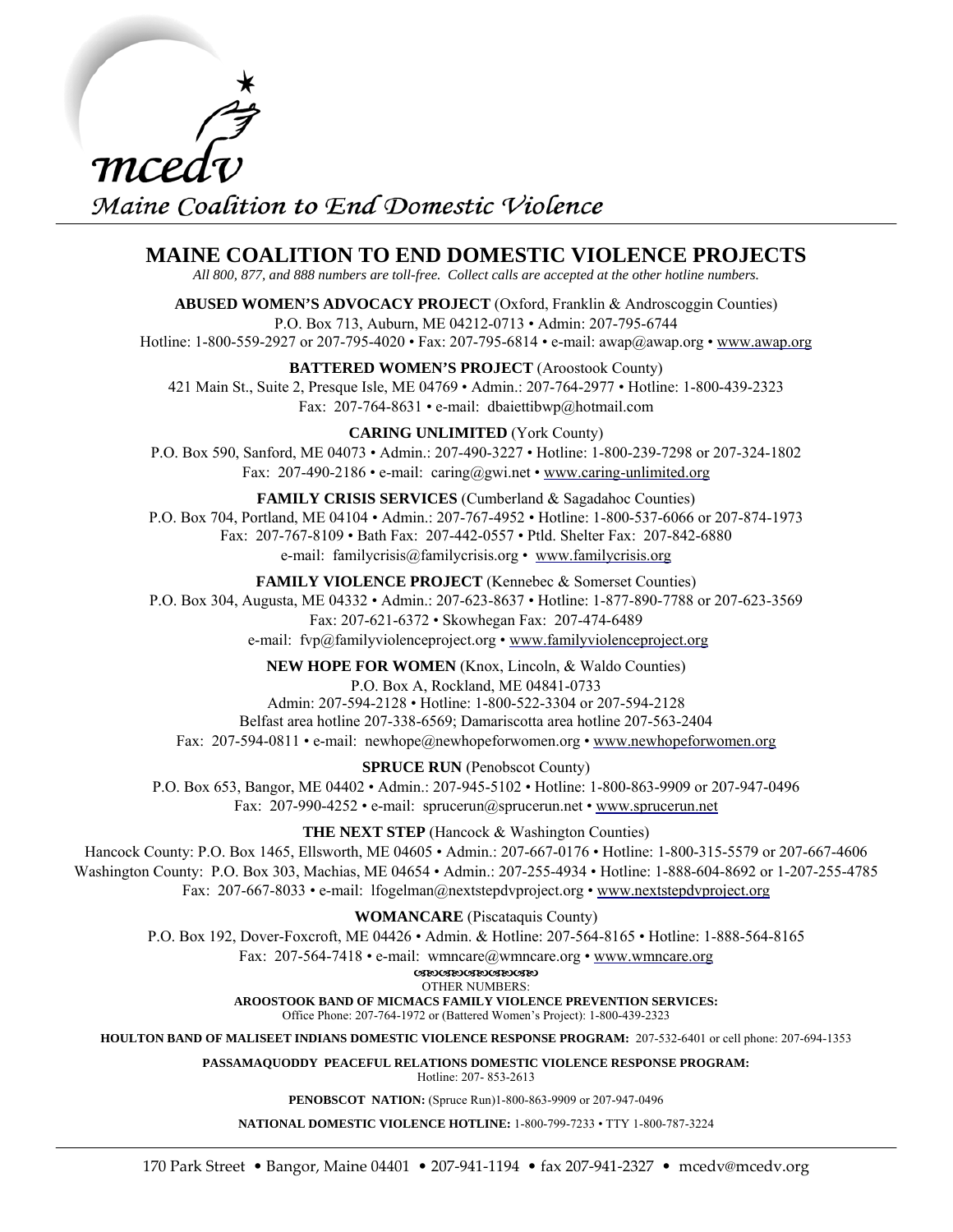| Androscoggin,<br>Franklin &<br>Oxford | Alternatives to Abuse<br><b>AWAP</b><br><b>PO Box 713</b><br>Auburn, ME 04212<br>795-6744 Ext. 46 (Tuesdays)                                 |
|---------------------------------------|----------------------------------------------------------------------------------------------------------------------------------------------|
| Aroostook                             | Resource for Change<br>293 Main St., Ste 103<br>Madawaska, ME 04756<br>728-4160                                                              |
| Cumberland                            | <b>Abuser Education Program</b><br><b>Greater Portland Counseling Center</b><br>430 Gray Rd.<br>Falmouth, ME 04104<br>878-8781               |
|                                       | A Different Choice<br>C/o Shawn Lagrega<br>175 Lancaster St. Ste 305<br>Portland, ME 04101<br>774-1501                                       |
|                                       | <b>Opportunities for Change</b><br>98 Chestnut St.<br>Portland, ME 04101<br>774-4603                                                         |
| Cumberland<br>& Sagadahoc             | <b>Beyond Abuse</b><br>Sweetser Family Institute<br>14 Main St., Suite 410<br>Brunswick, ME 04011<br>729-1631                                |
| Franklin &<br>Oxford                  | Domestic Abuse Prevention Education Program<br>Maine Abuse Prevention (MAP)<br>13 Fairview Ave., Suite #1<br>Skowhegan, ME 04976<br>474-2654 |
| Kennebec &<br>Somerset                | Menswork<br>283 Water St.<br>Augusta, ME 04330<br>623-7252                                                                                   |

### <span id="page-12-0"></span>**Maine Batterer Intervention Programs (July, 2005)**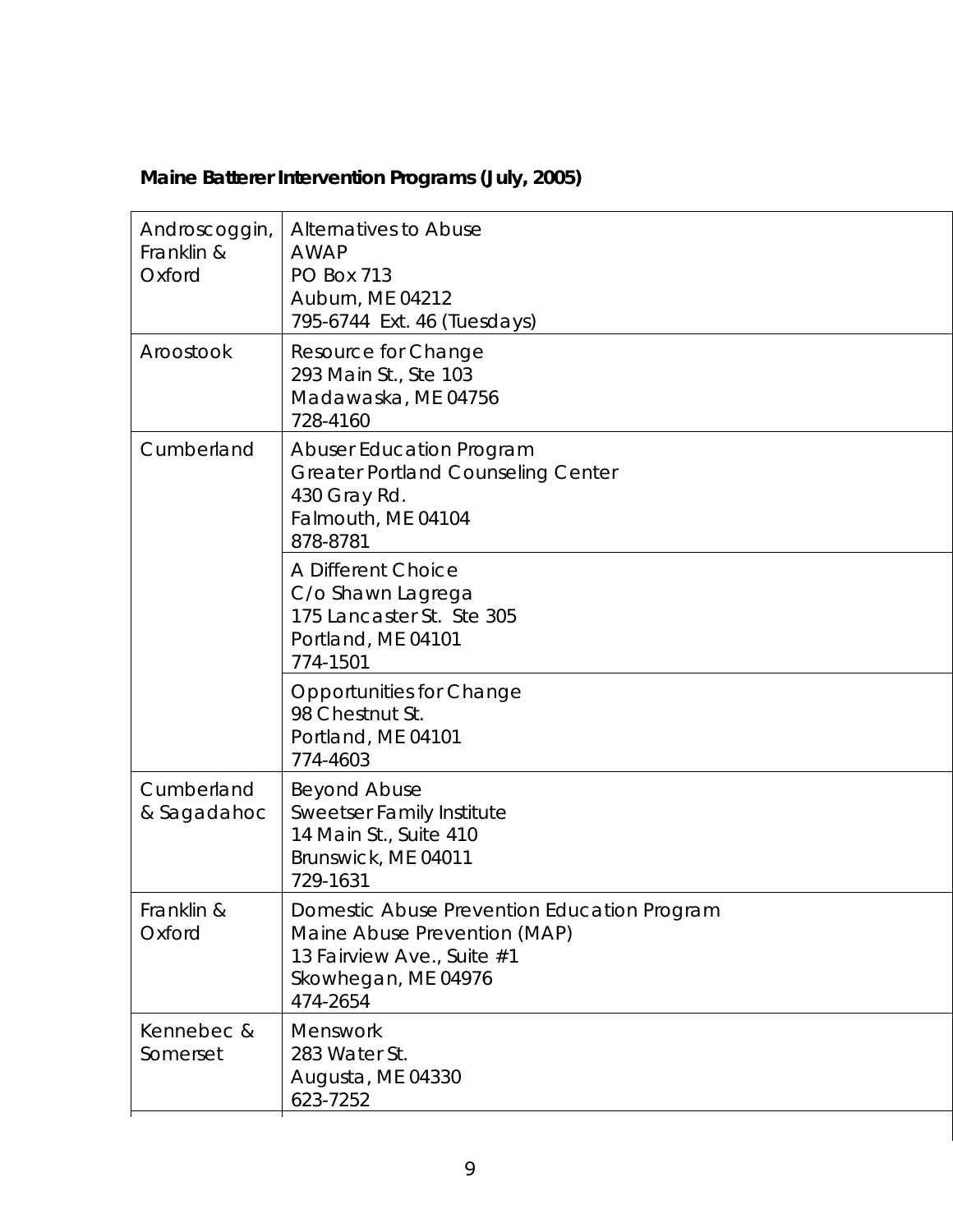| Oxford                 | <b>Another Way</b><br><b>Tri-County Mental Health</b><br>143 Pottle Rd.<br>Oxford, ME 04270<br>743-7911                               |
|------------------------|---------------------------------------------------------------------------------------------------------------------------------------|
| Penobscot              | Batterers' Intervention Program<br>Acadia Hospital<br><b>PO Box 422</b><br>Bangor, ME 04402<br>973-6100 or 973-6125 (message line)    |
| Penobscot &<br>Hancock | Choice V<br>OP Chemical Dependency Agency<br>PO Box 6330<br>Hermon, ME 04402<br>990-1941<br>667-2730 (Ellsworth Office)               |
| Piscataquis            | DV Classes for Men<br><b>Charlotte White Counseling Center</b><br><b>PO Box 380</b><br>Dover-Foxcroft, ME 04426<br>1-800-260-9765     |
| Somerset               | Community Violence Alternative (CVA)<br>Maine Abuse Prevention (MAP)<br>13 Fairview Ave., Suite #1<br>Skowhegan, ME 04976<br>474-2654 |
| Washington             | Downeast Batterer Intervention Project<br><b>PO Box 116</b><br>Pembroke, ME 04666<br>726-5153 or 483-6604                             |
| York                   | Violence No More<br>26 South St.<br>Biddeford, ME 04005<br>283-8574                                                                   |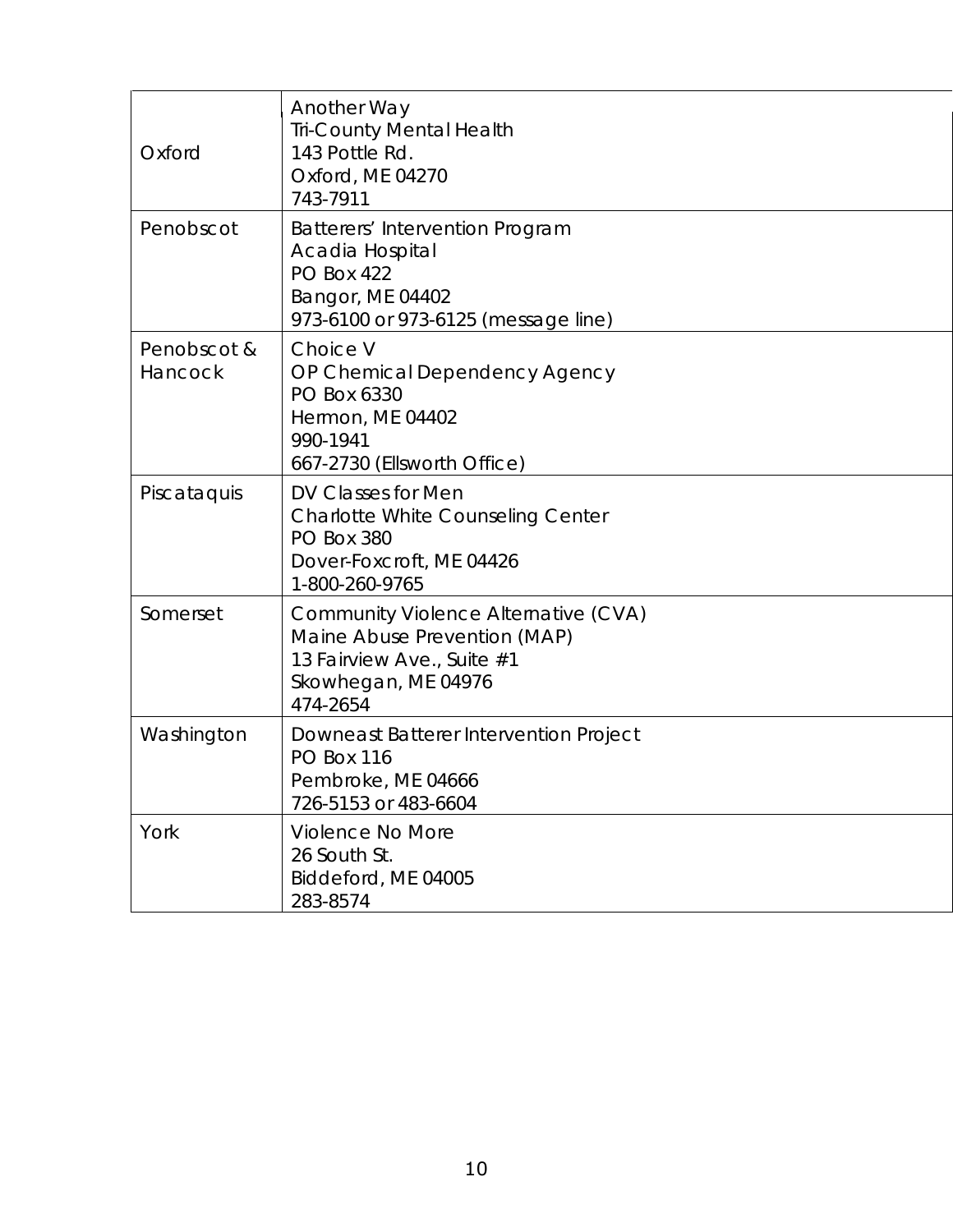### **Creating Security Protocol ~ Best Practices ~**

### <span id="page-14-0"></span>**Domestic violence is a serious workplace security issue.**

Nationwide, 94% of corporate security directors rank domestic violence as a high security problem at their company. U.S. Department of Justice statistics show that over 13,000 acts of violence are committed against intimate partners in the workplace each year; given that there is limited means for reporting these incidents, the actual number is probably substantially higher. In one study of battered women in the workplace, 74% reported they had been harassed at work by their abuser.

In some cases, abusers know the one place they will always be able to locate their victim ~ on the job. Harley Stock, Ph.D., of the Incident Management Group reported in a recent Maine address that workplace homicide is the #2 killer of women in the workplace. Only car accidents take more women's lives on the job.

Well-designed security protocol, in conjunction with a comprehensive workplace domestic violence plan, can substantially increase an abused employee's safety when implemented properly. In addition, strong security plans can limit employer liability, and also assist local law enforcement in the event that the case proceeds to prosecution.

A prevention-focused security plan, strengthened by state law and police support, is critical to employers who care about the welfare of their workforce.

**What is Domestic Violence in the Workplace?** The Family Violence Prevention Fund defines it in the following way:

Domestic violence in the workplace is a broad concept that encompasses behavior that occurs both on and off the worksite. Domestic violence in the workplace includes all behavior that interferes with an individual's capability of safely performing their duties at work. It includes all kinds of conduct ranging from harassing or repeated phone calls, [ e-mails] or faxes to the workplace to unarmed and armed 'show-ups" to homicide. Domestic violence in the workplace also includes conduct which occurs outside of the workplace, such as sleep deprivation and physical injuries (breaking fingers, etc.) which impact on an individual's ability to perform their job. A batterer's interference in the workplace or [employment] success of his target is one of many means by which the batterer exercises and displays his attempt to exert power and control.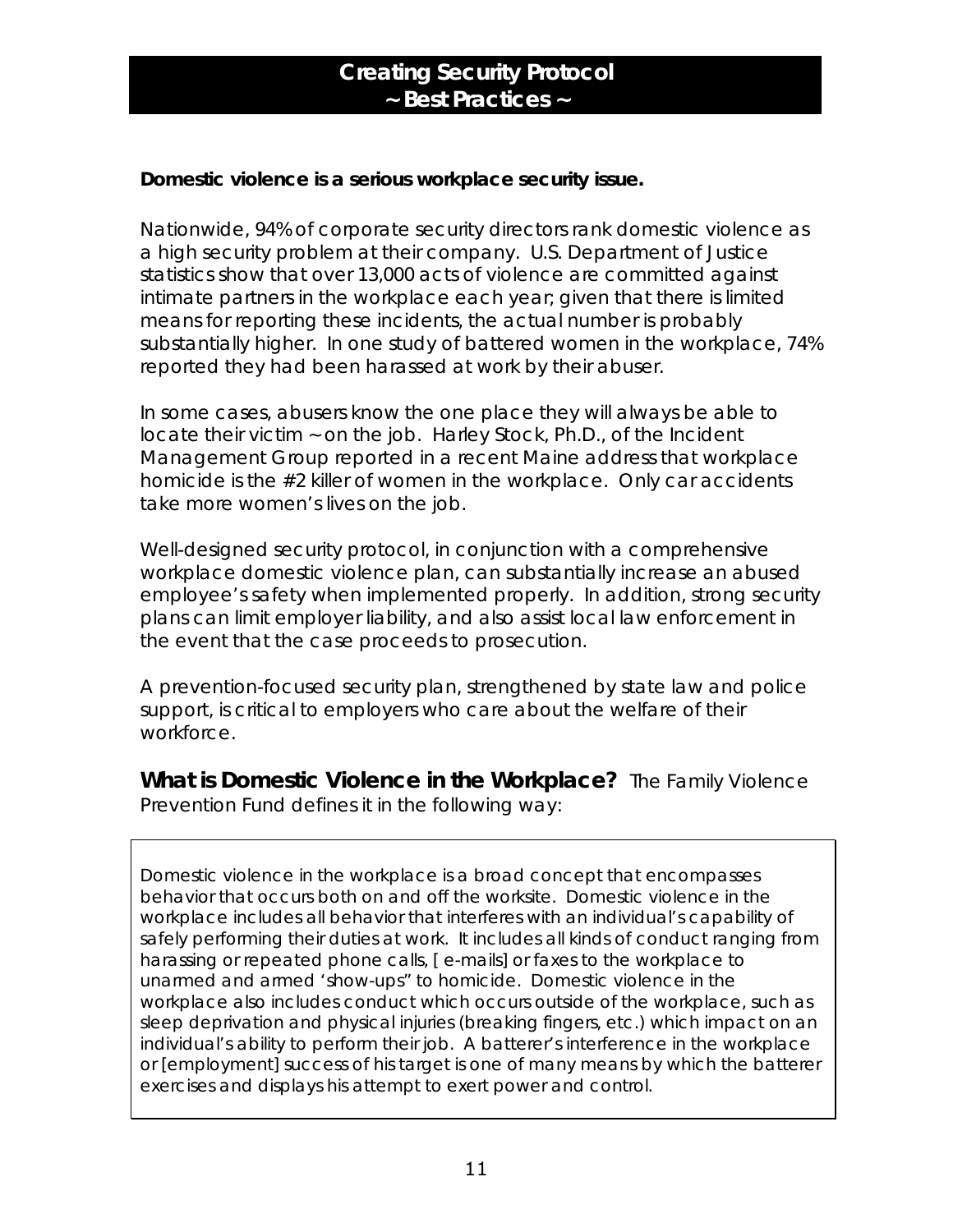### **Security Best Practice #1**

**Create a workplace culture in which victims of domestic abuse feel comfortable coming forward.** This is important for several reasons. First, an abused employee who comes forward at work may access community resources that help her/him to leave the abusive relationship, thereby reducing the potential for workplace violence. Second, domestic abuse is likely to remain hidden unless active measures are undertaken to encourage selfreporting. As with any workplace safety issue, education and outreach are important ways to reduce workplace injuries. Finally, recognizing and responding to domestic abuse in the workplace reminds employees that abuse is a crime, that no one deserves to be hurt, and that there are people who can help.

**What does a supportive workplace culture look like?** A supportive workplace encourages respect for all employees and recognizes the importance of family relationships. For the employee who is abused, a supportive manager or co-worker would take reports of domestic abuse seriously, listen to the employee carefully, and provide access to resources. Support would come in the form of questions such as "How can I help you?" and "My office is always open if you need a place to make a call." Most importantly, the supportive manager would respect the choices of the abused employee and recognize that abuse is a complicated issue requiring time, patience, and understanding.

Similarly, a supportive workplace culture would not tolerate any form of sexual harassment or violence and would hold employees accountable who practiced such behaviors.

### **Security Best Practice #2**

**Train key decision-makers and associates who can influence safety and security in the workplace.** These include in-house security personnel, contracted security personnel, managers, supervisors, and receptionists. Small businesses that do not have access to security consultants should consult local law enforcement for help in establishing security procedures.

Comprehensive training assists in both **preventing** and **responding to** domestic violence as it affects the workplace.

Training should focus on key areas such as  $\cdot$  understanding domestic violence;  $\cdot$  securing the worksite through safety planning;  $\cdot$  reviewing company domestic violence policy; and  $\cdot$  knowing local domestic violence resources.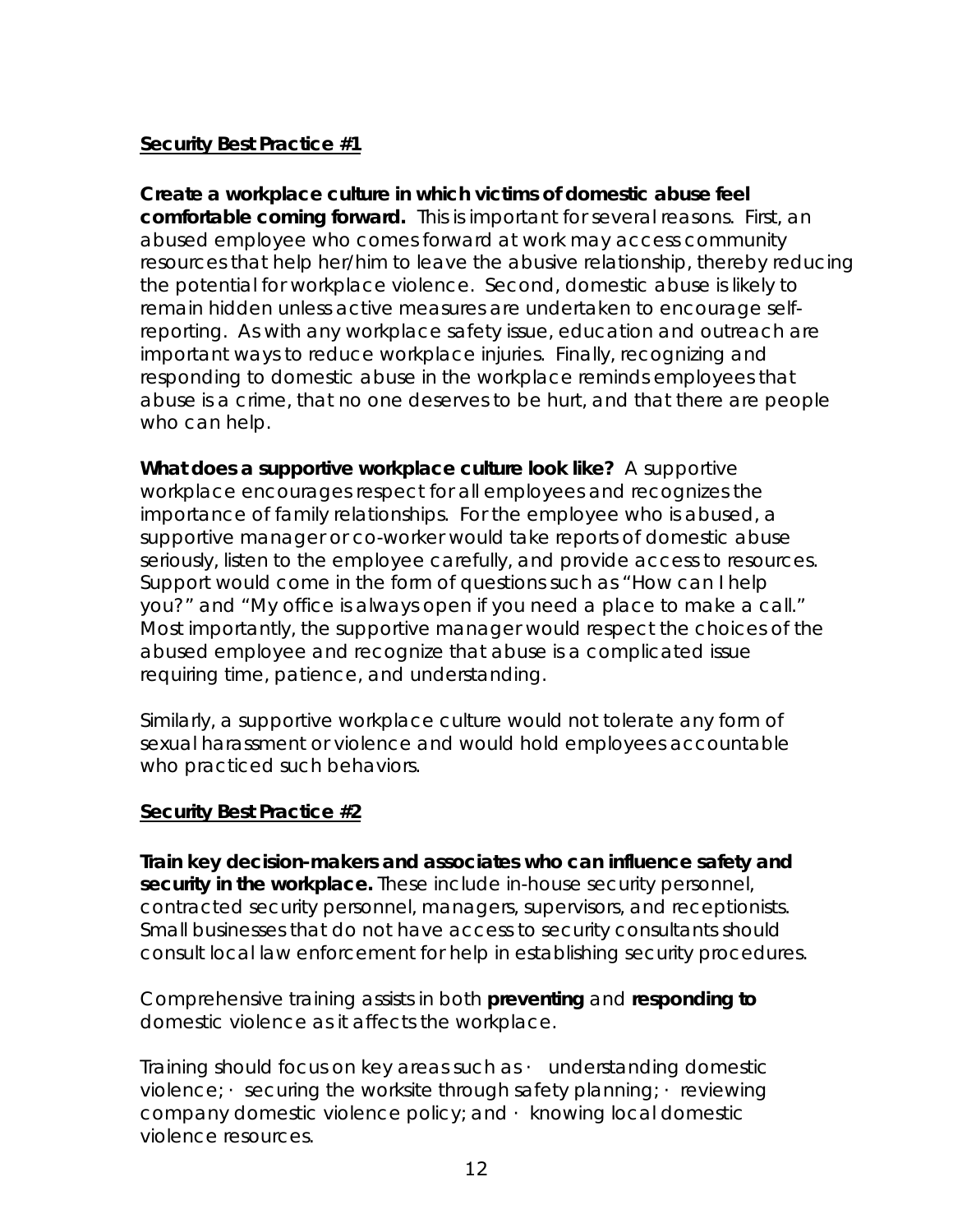**Securing the work site** first requires evaluating site access and entry control procedures. Employers utilizing a combination of electronic systems and security guards at the entrance site are most protected. Identification badges, locked doors, and a single employee entrance for all employees provide additional security. Finally, a workplace culture that supports safety awareness may have an edge when it comes to keeping intruders out.

However, because batterers sometimes gain access to even the most wellsecured buildings, it's essential to evaluate the following issues:

- Θ How well-trained are your company's officers (including contract security officers) and your employees with respect to workplace violence?
- Θ Could a stalker talk his way past a security officer by claiming, for example, that he was there to have lunch with his wife?
- Θ Do employees inside the building open the door to strangers who have "forgotten their IDs"?
- Θ Do you have round-the-clock security, or could someone gain access to the building after hours?

Regarding the building's layout and the victim's exposure to the abuser should he gain access, the following guidelines should be reviewed:

- Θ The victim should never sit with her back to a door, lobby, or streetlevel window.
- Θ There should be barriers (desks, dividers, walls, furniture) between the victim and the entrances that a perpetrator might use to enter the workplace. Such barriers provide cover and may give the victim a chance to escape via a predetermined route.
- Θ Victims should be moved to alternate worksites unknown to the perpetrator if possible, even to worksites out of state, if the threat level is sufficient to justify this action and the victim wants to be relocated.

 **A sample workplace safety plan is included in this section.**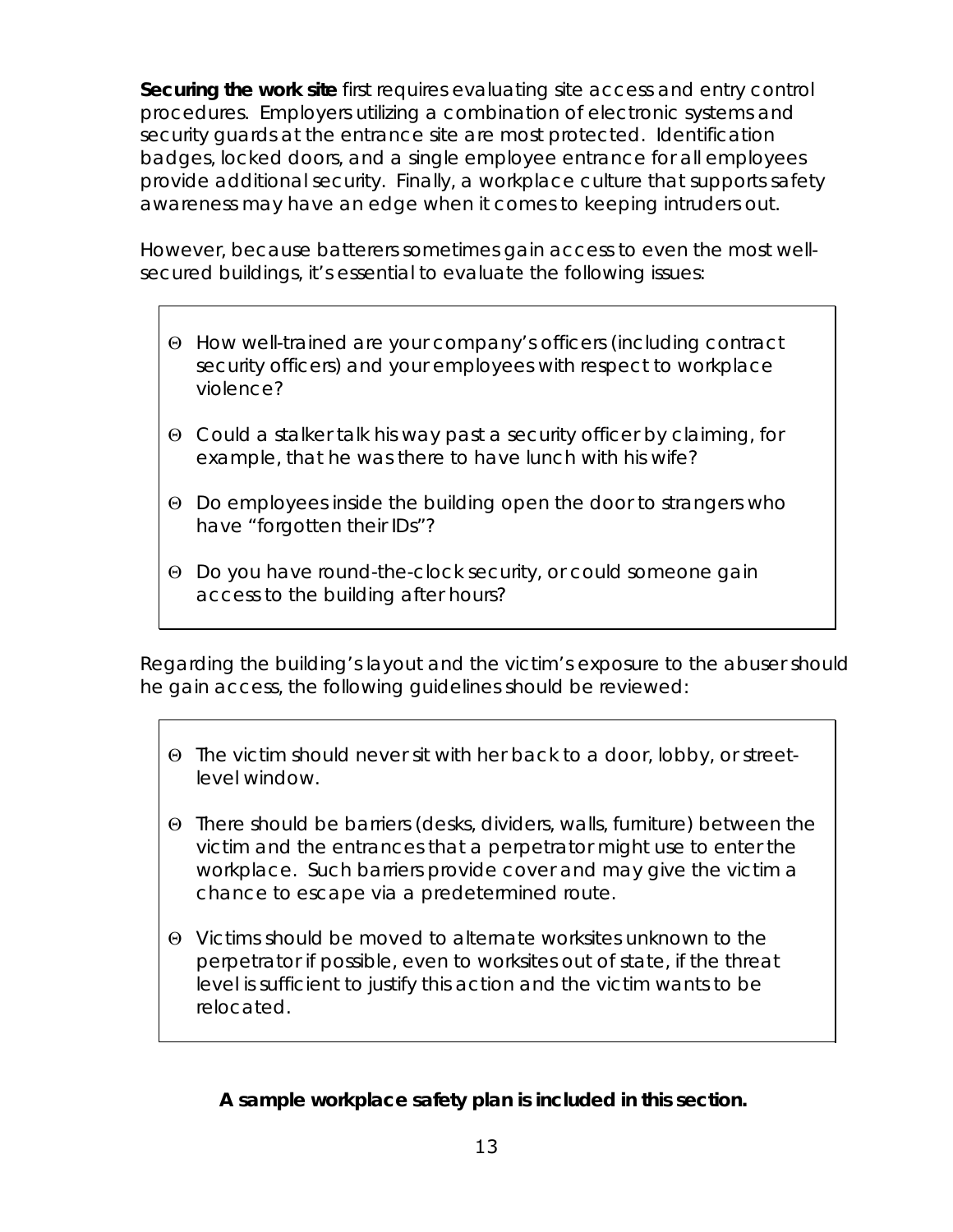### **Security Best Practice #3**

### **Listen. The Victim of Domestic Violence has Critical Information about the Perpetrator.**

An important first step for any security design is to recognize the important role the victim/ survivor plays in the process.

Unlike the victims of random crimes, people living with domestic abuse know and understand their abuser's behavior well. Therefore, **it is essential to include the victim in the security process and to respect her knowledge regarding the batterer's likely behavior.** Potential interventions should be evaluated with the target or victim as an active partner.

For example, many women seek Protection From Abuse orders, or PFA's, as a final attempt to force the abuser to stay away. For some abusive people PFA's are a helpful deterrent. Abusers who are generally respectful of the law may in fact follow the restrictions. Others served with a PFA may react far differently. For some victims, a PFA may increase the level of dangerousness dramatically. As each situation is different, individual security plans should take personal information into consideration.

Finally, it's especially important to recognize that fear is a strong motivating factor with any victim of domestic violence. **Managers and supervisors should not pass judgment about a victim's choices or conduct, nor should they suggest that the victim is in any way responsible for the abusive person's behavior.** To do otherwise may jeopardize the abused person's willingness to be part of the security process.

### **Security Best Practice #4**

**Document all incidents of abuse that occur, even those that appear to be minor.** Documentation is an important way to recognize patterns that may be developing, and also to provide necessary assistance to attorneys and police when domestic abuse cases are prosecuted. A sample threat incident report is included in this packet.

### **Security Best Practice #5**

**Work with the domestic abuse victim to implement a workplace safety plan.** Identify ways in which you could assist the employee to be safer in her/his job. Review the workplace safety plan and make it available to security, managers, and supervisors.

**13% of domestic violence survivors reported being assaulted by the abuser at work.**  $*$   $\parallel^*$  Maine Department of Labor/Family Crisis Study: Workplace Impact on Domestic Violence Survivors - preliminary results, 2004.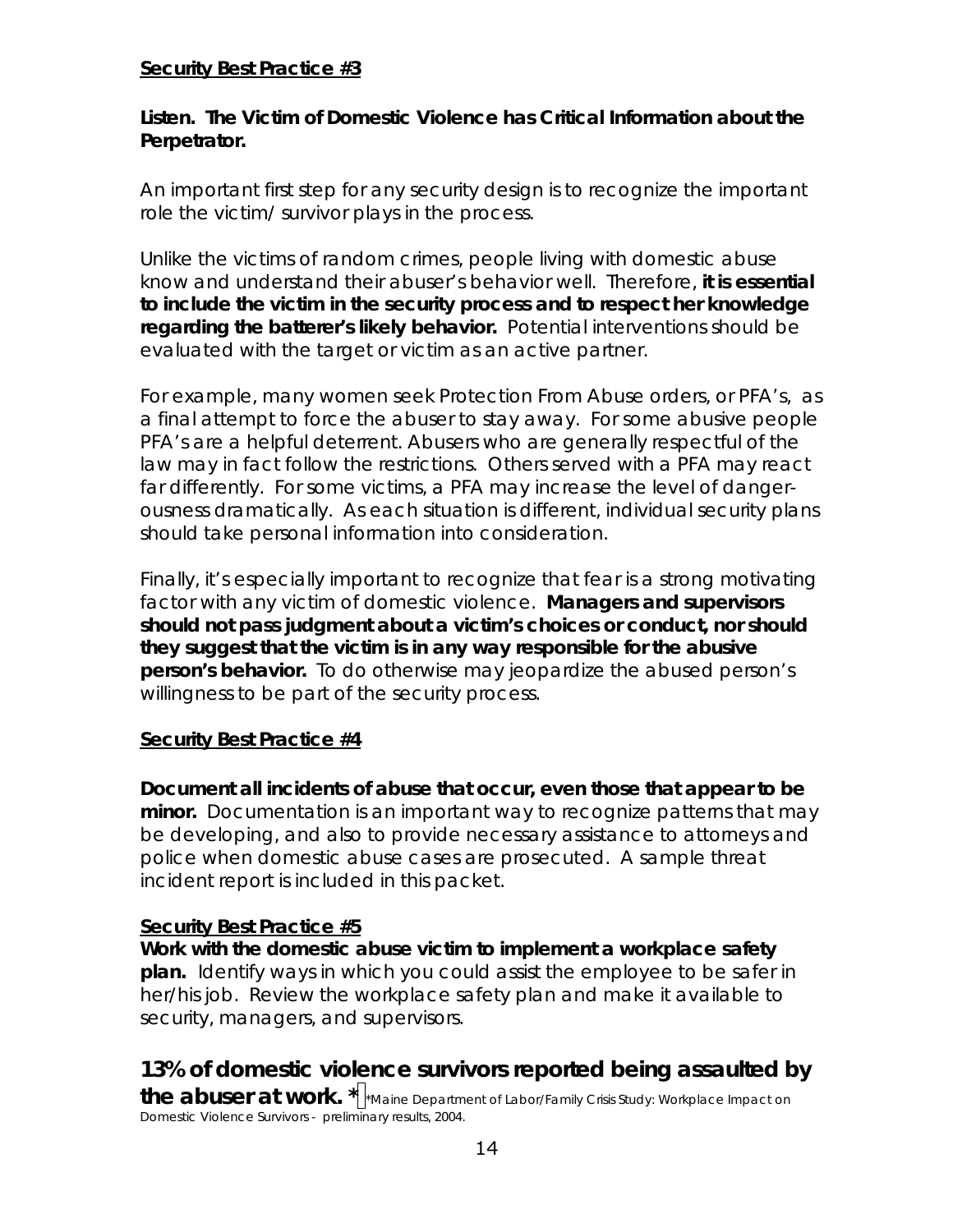# <span id="page-18-1"></span><span id="page-18-0"></span>Maine Employers<br>Against<br>Domestic Violence

 $\rm MEADV$   $\_$ 

170 Park Street, Bangor, ME 04401 · (207) 941-1194 (admin. only) · fax (207) 941-2327 · mcedv@agate.net

### **The WorkPlace Safety Plan**

### **At work, she/he may want to consider:**

- Obtaining a protection from abuse order. Make sure that it is current and on hand at all times. Include the workplace on the order. A copy should be provided to the police, the employee's supervisor, Human Resources, the employee's reception area, the Legal Department, and Security.
- Providing a picture of the perpetrator to reception areas and/or security.
- Identifying an emergency contact person should the employer be unable to contact her/him.
- Review the safety of her/his parking arrangements.
- Having Security and/or a colleague escort her from her/his car or public transportation.
- Changing and/or having unpredictable rotations of her/his work schedule, work site, or work assignment if such a change is possible and would enhance her/his safety at work.
- Installing additional security measures for her/his work site.
- Having her/his telephone calls screened at work to prevent access by the abuser.
- Reviewing the safety of childcare arrangements, whether it is on-site at the company or off-site elsewhere. If an order for protection from abuse is in place, it can usually be extended to the childcare center. The abused employee should consult with the company's legal and security services for guidance if the childcare is on-site.
- Providing her/him with a cell phone pre-programmed to dial 911.

### **The Personal Safety Plan**

### **Ask some of the following questions as you discuss safety:**

- In what way can I (and others) help you?
- What do you need to be safe?
- What particular concerns do you have about your children's safety?
- What have you tried in the past to protect yourself and your children? (Ex: left for a few days, sought help from family or friends, fought back, got a protection from abuse order) Did any of these strategies help? Will any of them help you now?

### **If the victim has had the perpetrator evicted or is living alone, she/he may want to consider:**

- Changing locks on doors and windows;
- Installing a better security system window bars, locks, better lighting, smoke detectors, and fire extinguishers;
- Teaching the children to call the police or family and friends if they are snatched;

15

*This material was adapted from the publication entitled, "The Workplace Responds to Domestic Violence: A Resource Guide for Employers, Unions, and Advocates," produced by the Family Violence Prevention Fund. Edited by Donna Norton, Esq., Stephen T. Moskey, Ph.D., and Elizabeth Bernstein.*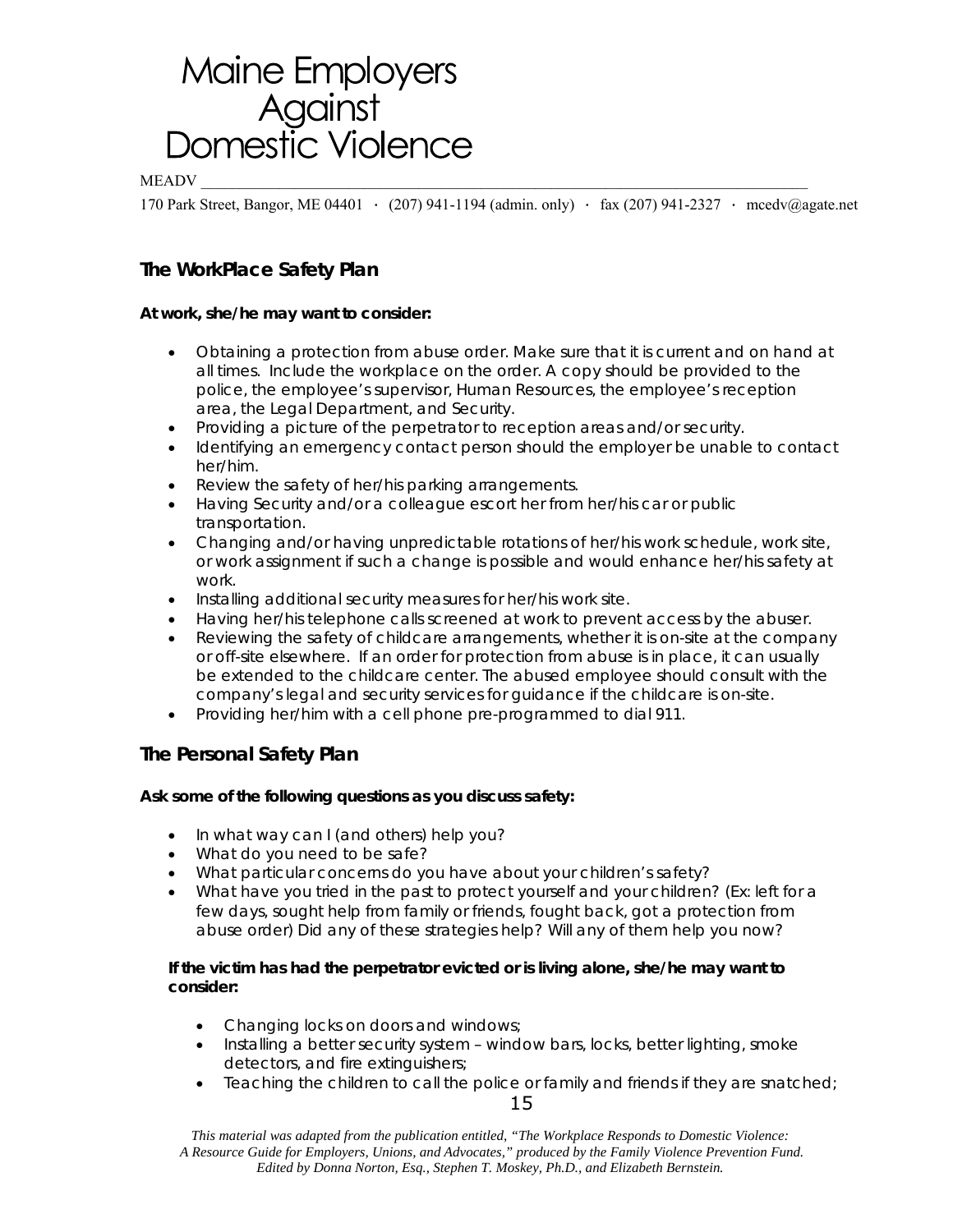- Talking to schools and childcare providers about who has permission to pick up the children and developing other special provisions to protect the children;
- Finding a lawyer knowledgeable about family violence to explore custody, visitation, and divorce provisions that protect the children and the victim;
- In rural areas where only the mailbox will be visible from the street, covering the box with bright colored paper so the police can more easily locate the home;
- Obtaining an order for protection.

### **If the victim is leaving the perpetrator, review the following with her/him:**

- How and when can she/he most safely leave? Is transportation available? Is money available? Does she/he have a place to go?
- Is the place the victim is fleeing to safe?
- Is she/he comfortable calling the police in an emergency?
- Who will she/he tell or not tell about leaving?
- What is in place to prevent the partner from finding her?
- How will travel to and from work and childcare be made safe?
- What community or legal resources will assist with safety? Write down their addresses and phone numbers.
- Does she/he know the number of the local domestic abuse project?
- What custody and visitation provisions would keep she/he and the children safe?
- Would a protection from abuse order be a viable option?

### **If the victim is staying with the perpetrator, review the following:**

- In an emergency what works best to keep her/him safe?
- Who can be called in a crisis?
- Can a signal be worked out with the children to call the police or get help if the violence starts again?
- If she needs to flee temporarily, where can she go? (Help her think of several options.)
- What are the escape routes from the house?
- Identify dangerous locations in the house and advise her/him not to be trapped in them.
- If there are weapons in the house, explore ways to have them removed.
- Advise that an extra set of keys be made and to hide some money in case of an emergency.
- Remind her that in the middle of a violent assault, it is always best to trust her judgment about what is best – sometimes it is best to flee, sometimes to placate the assailant – anything that works to protect herself.
- Advise the victim to have the following available in case she must flee:

Birth certificates ~ Social security cards ~ Marriage and river's licenses and car title ~ Bank account number, credit and ATM cards, savings passbooks ~ Lease/rental agreements, house deed, mortgage papers ~ Insurance information and forms ~ School and health records ~ Welfare and immigration documents ~ Medications and prescriptions Divorce papers or other court documents ~ Phone numbers and addresses for family, friends, and community agencies ~ Clothing and comfort items for her/him and the children ~ Keys ~ Copy of protection from abuse order

*This material was adapted from the publication entitled, "The Workplace Responds to Domestic Violence: A Resource Guide for Employers, Unions, and Advocates," produced by the Family Violence Prevention Fund. Edited by Donna Norton, Esq., Stephen T. Moskey, Ph.D., and Elizabeth Bernstein.*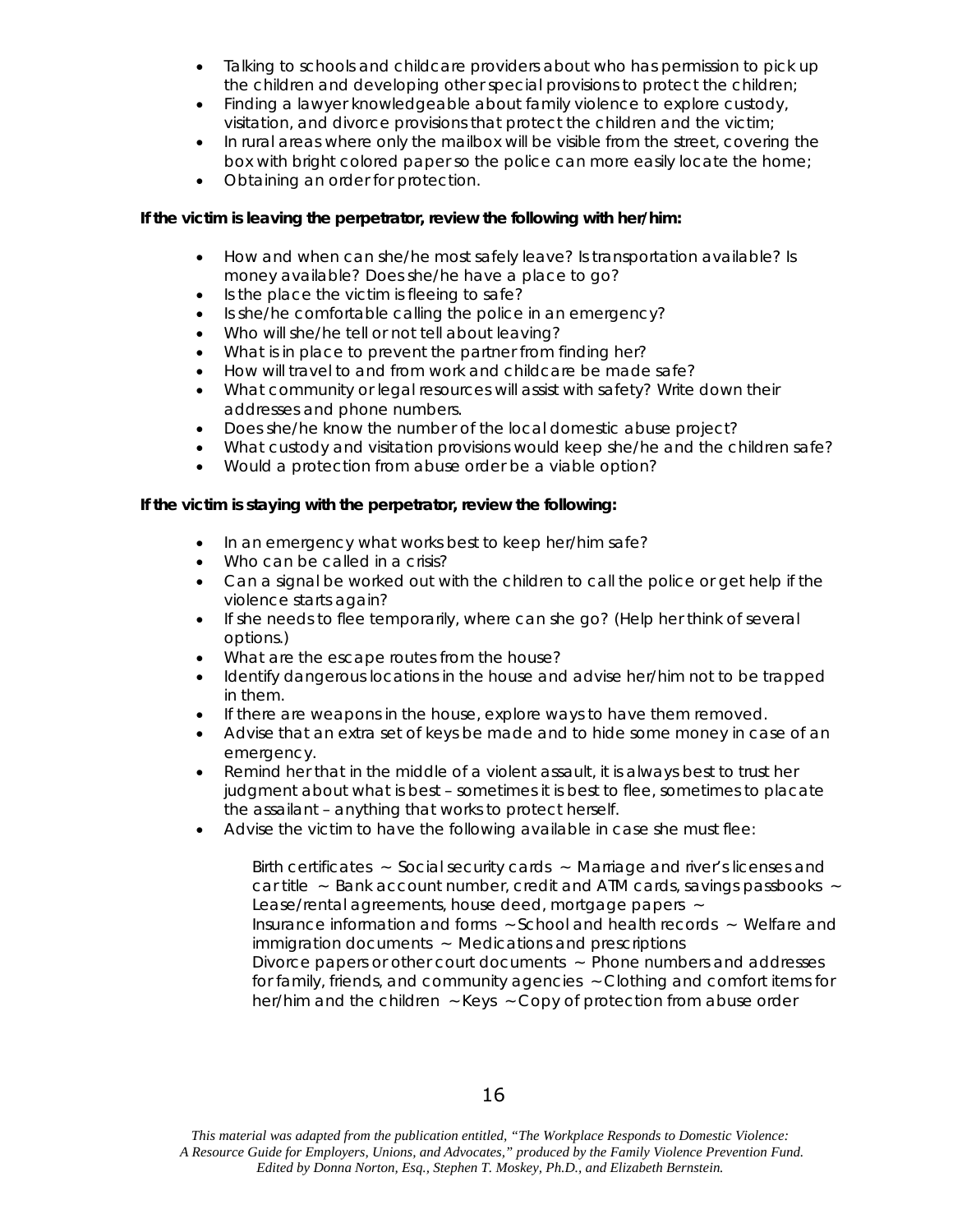### Confidential Domestic Violence Threat / Incident Report

<span id="page-20-0"></span>*This material was adapted from the publication entitled, "The Workplace Responds to Domestic Violence: A Resource Guide for Employers, Unions, and Advocates," produced by the Family Violence Prevention Fund. Edited by Donna Norton, Esq., Stephen T. Moskey, Ph.D., and Elizabeth Bernstein.* 

1.Name, address, and telephone number(s) of the victim and work location:

2.Name of the person making the report (if different):

- 3. Name, address, and telephone number(s) of the perpetrator:
- 4. Relationship of the perpetrator to the organization (if any):
- 5. Relationship of the perpetrator to the victim:
- 6. Perpetrator's physical description (include photograph if available):
- 7. Brief history of the perpetrator's and the victim's relationship:
- 8. Is this a first report, or are there prior reports on file?
- 9. When and where the threat incident occurred:

### **Documentation of Threat or Harassment (no physical assault or injury)**

- 10. The specific language of the threat:
- 11. Is there physical conduct that would substantiate an intention to follow through on the threat, and if so, what conduct?
- 12. How often and under what circumstances have threats been made?
- 13. Have threats been made while the victim is at work? How?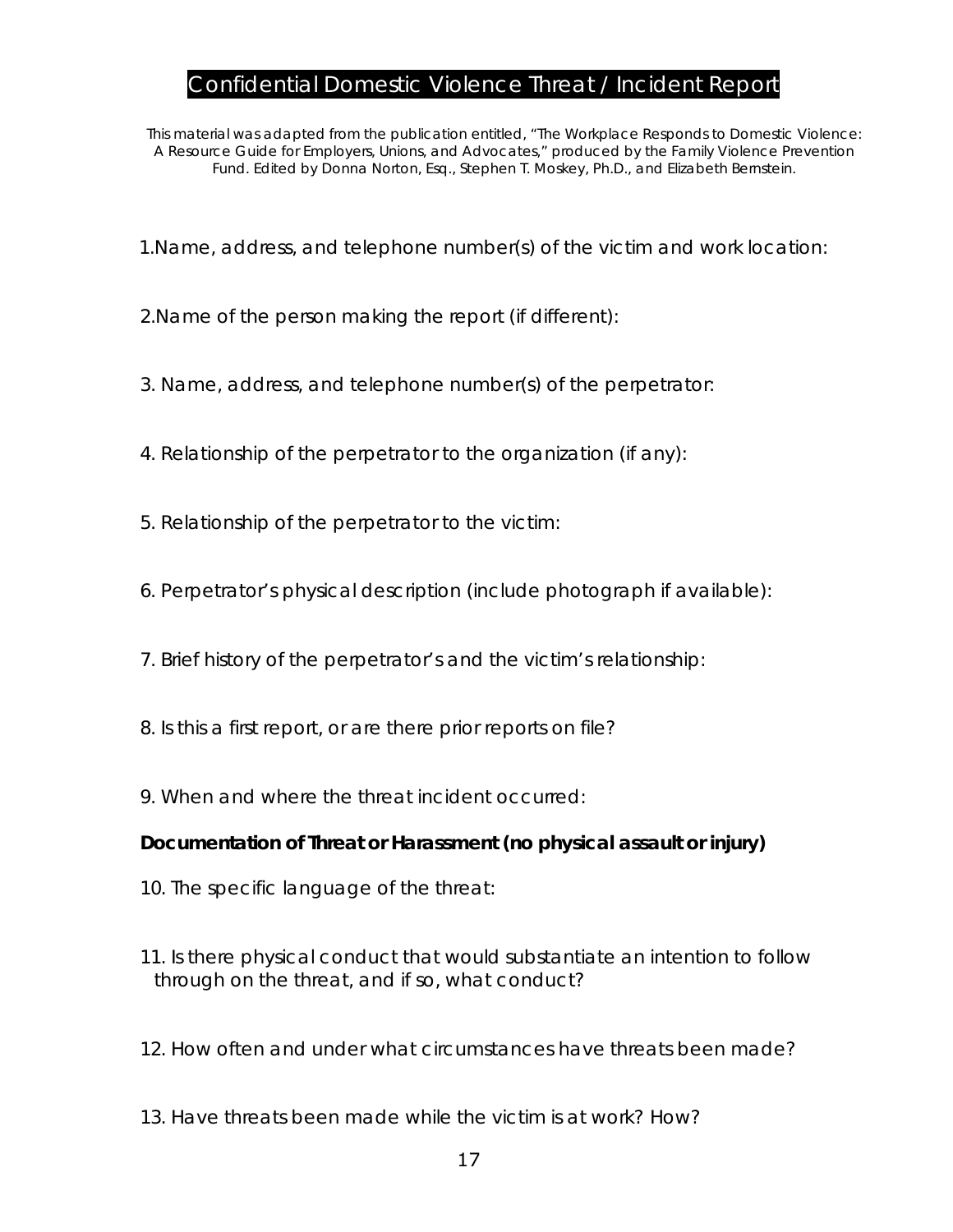### **Incident of Violence or Harassment (with or without physical injury)**

- 14. Describe the incident:
- 15. Location and time of incident:
- 16. How the perpetrator appeared during the incident (physically and emotionally):
- 17. What happened immediately prior to the incident?
- 18. How the incident started:
- 19. What happened during the incident:
- 20. How the incident ended:
- 21. What happened to the perpetrator after the incident?
- 22. Names and phone numbers of witnesses:
- 23. Names and phone numbers of police called to the scene:

### **Follow-Up (Attach documentation of workplace and personal safety plans)**

- 24. Name, title, and phone number of person taking report.
- 25. Date of report.

Once the report is taken and a security protocol is implemented, Security should monitor the situation for a reasonable time period to determine if there is any escalation, or resolution. A reasonable period for routine monitoring may be one to three months, with the decision to continue beyond that initial period based on both the victim's and the security department's assessment of the threat.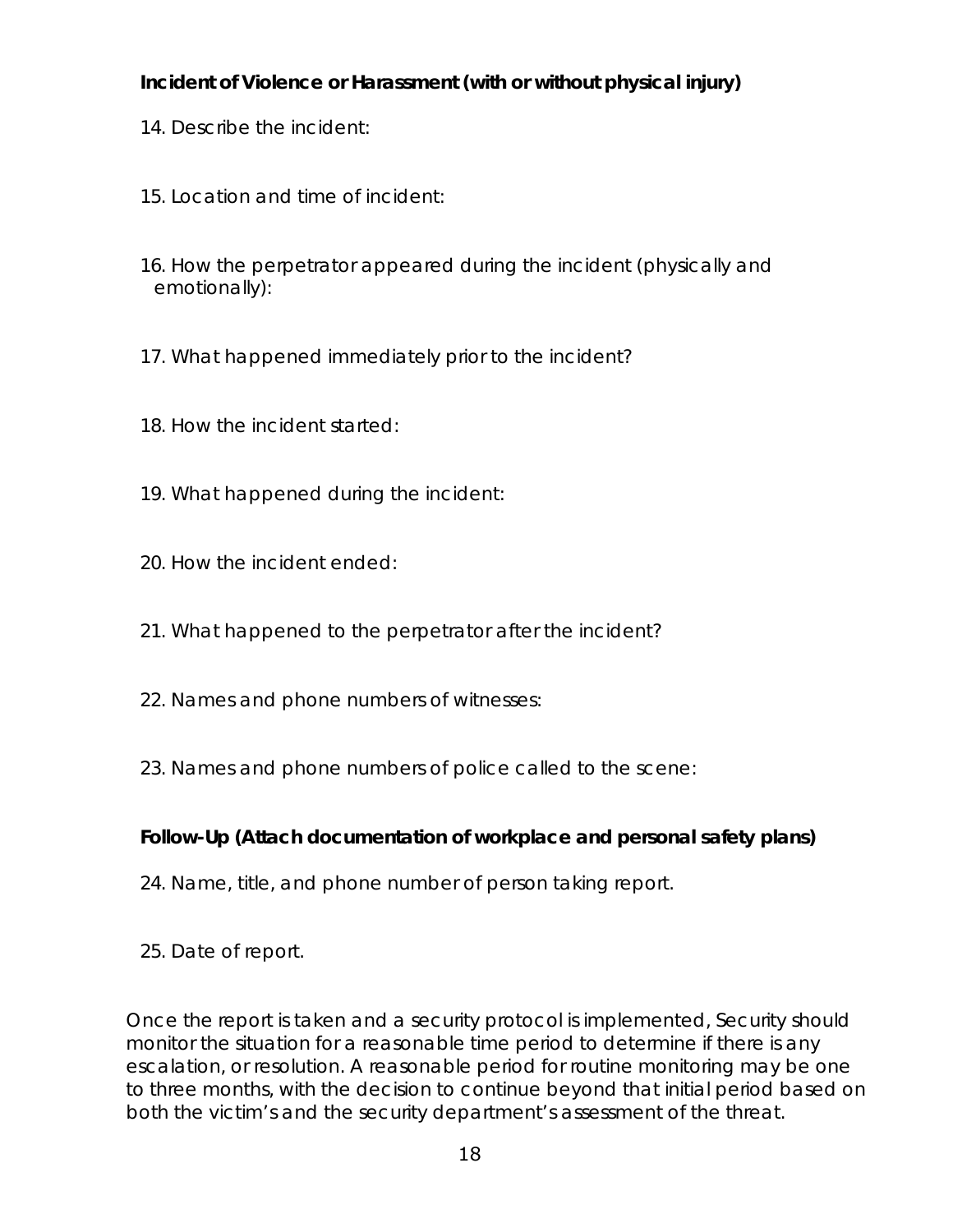### <span id="page-22-0"></span>**Guidelines For Talking To Someone Who's Being Hurt**  *"SEE IT" & "SAY IT"\**

It's never easy to talk directly about abuse. We are taught to respect people's privacy and to assume they will ask for assistance.

In the case of domestic violence, however, it's important to break down the barriers. People who have lived in abusive relationships often say later, "I really appreciated when my friend (co-worker, parent, sibling) asked me about the bruises, although I didn't let on at the time that anything was wrong."

Here are some tips for recognizing signs of abuse, and for responding to them by speaking up in a safe and supportive way.

### **See It! Notice the potential signs for victims of domestic abuse!\***

### **Physical signs:**

- unexplained injuries, hidden injuries, bruises, black eyes, sprains, broken bones or teeth, soreness (some abusers hit only where the bruises will not be seen)
- inappropriate clothing such as turtlenecks in warm weather, heavy make-up
- unexplained or chronic injuries with family, pets, or children

### **Emotional signs:**

• anxious, upset, depressed, tearful, jumpy, angry, worried, restless, quiet, confused, fear for self and children

### **Social signs:**

• avoiding people, not answering the door or phone, withdrawing from friends or family functions, being excessively fearful about the abuser's reactions to being away, canceling engagements

### **Financial signs:**

• never having money, being unable to buy groceries, being unable to make financial decisions, not having a checkbook of her own, no resources even when she is working, abuser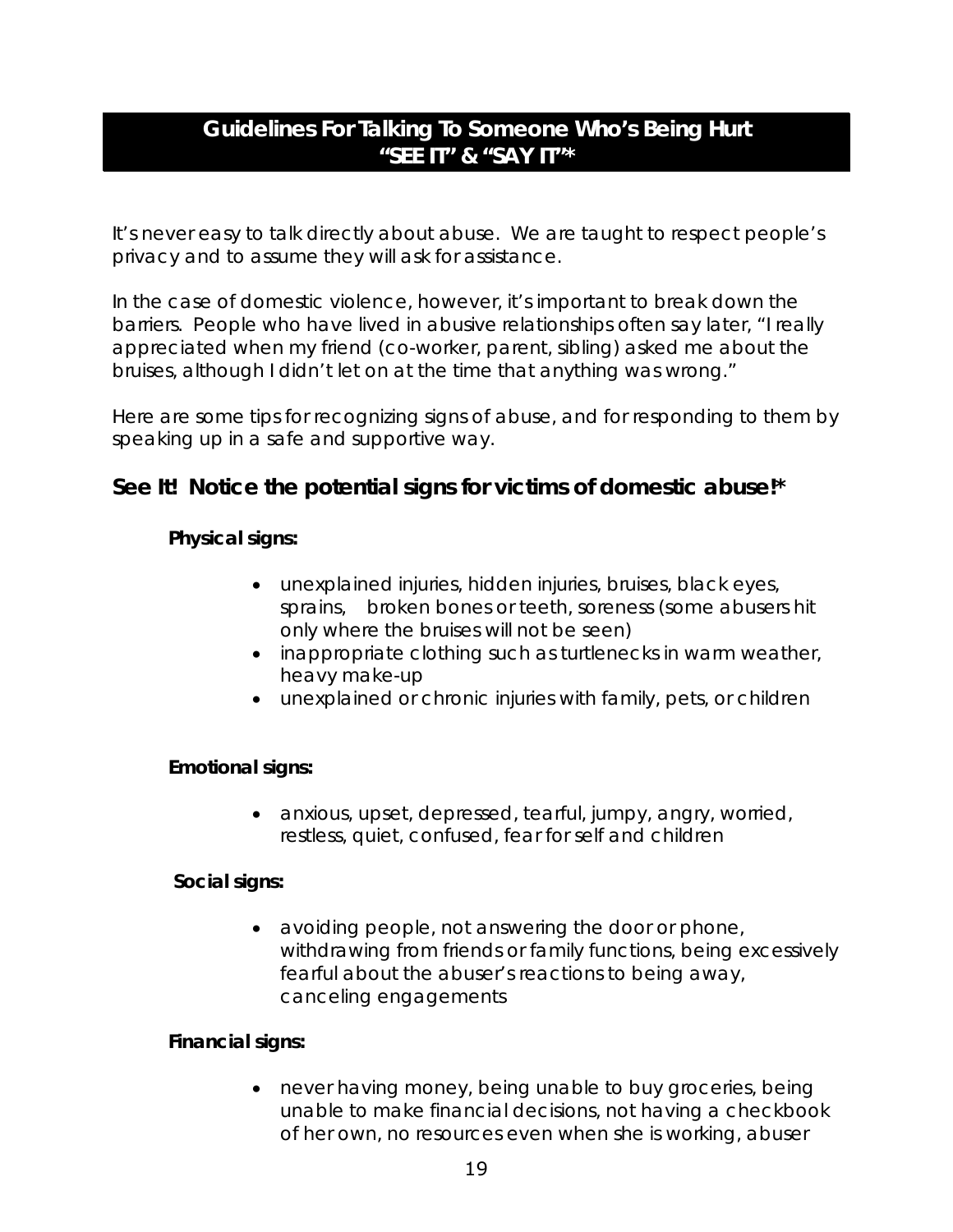• has lots of "toys" but there is little else in the way of needed family items such as children's clothes, etc.

### **Legal signs**:

• frequent court dates, concerns about child custody, divorce, child abuse investigations

### **Workplace signs:**

• frequent absences that are not well-explained, lateness, inability to work beyond scheduled shift, insistence about leaving right on time, decrease in productivity, appears anxious about phone calls, upset after receiving phone calls or must leave right away, unwillingness to pursue promotions or advancement even when well-qualified, frequent requests for changes in availability (in retail environments), partner often waiting to pick employee up of drop off, partner spending excessive amounts of time at workplace

### **Say It! Talking About Abuse with Victims**

- Tell her/him what you see.
- Express concern for her/him.
- Show support
- Refer her/him to a help source

Concerned Person**: " I am worried about you. You were pretty upset today after that phone call. And last week, I noticed you had a bruise on your arm."** 

Co-Worker**: "Oh, it was nothing, really."** 

Concerned person**: "I thought that maybe someone is hurting you."** 

Co-Worker**: "It was just an argument between my husband and me."** 

Concerned person**: "I'm here if you want to talk. What are you doing right now? Would you like to have lunch? There are confidential resources in the community that may be helpful too. I've known other people who have called the help line number and found the people on the other end to have a lot of information and resources. I think it would help to talk with someone who understands what you are going through and can support you."**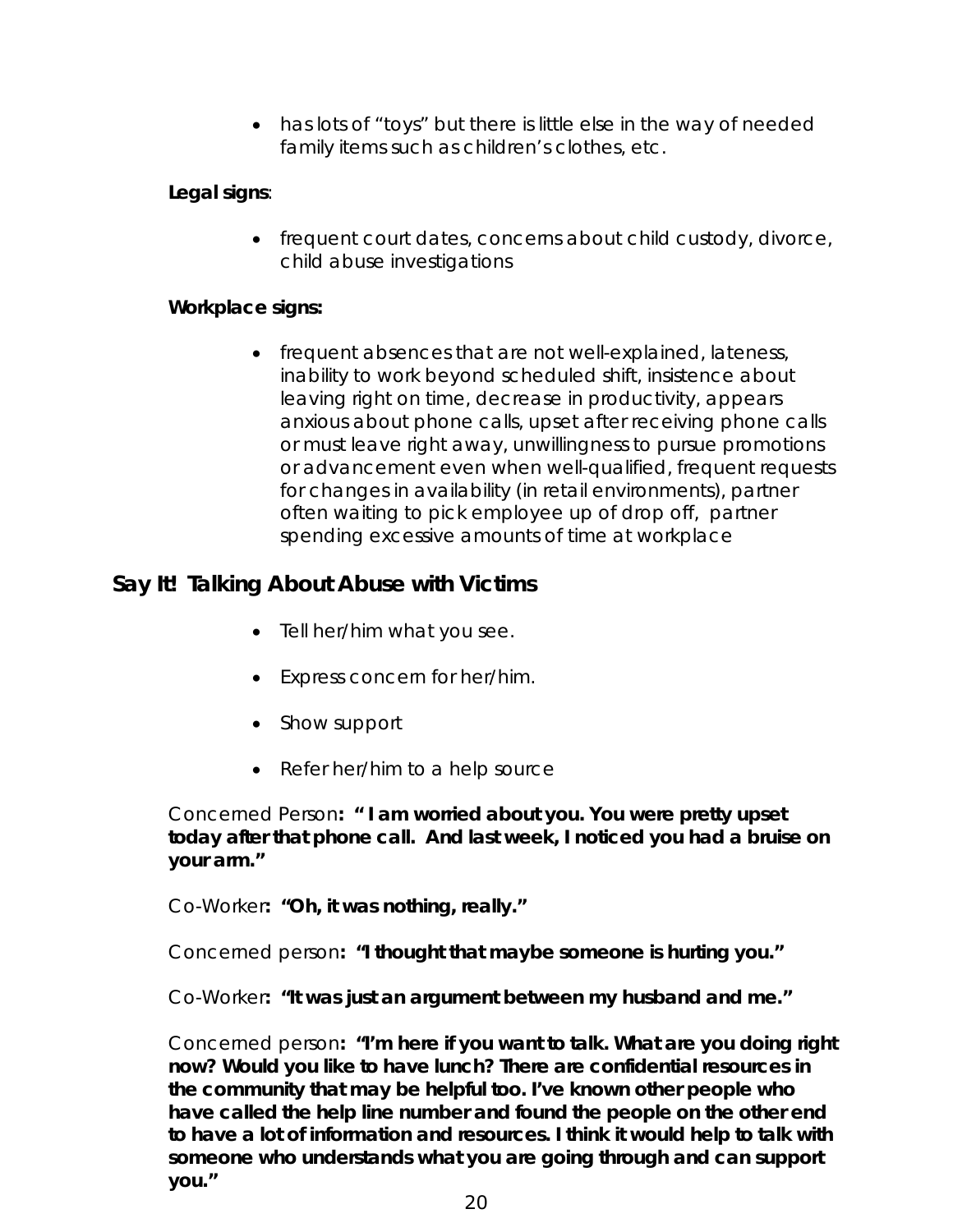If you are wrong, your co-worker knows that you are a caring person.

If you are right, and your co-worker reveals that she is being hurt at home, do the following:

- **Just listen**. Listening and believing can be the best way to help.
- **Keep it confidential**. Don't tell other people she/he may not wish to reveal her situation to. In circumstances where there is a direct threat of violence at work, tell her/him you both need to inform the employer.
- **Provide information, not advice**. Give her/him the number of your local domestic abuse project. Be careful about giving advice. She/he knows best the risks she/he faces by seeking help.
- **Be there and be patient**. Coping with abuse takes time. She may not do what you expect her to do when you expect her to do it. If you think it is your responsibility to fix the problem, you may end up feeling frustrated. Instead, focus on building trust, and be patient.

*"Right before I separated there was a domestic violence workshop. I got six of my friends to take it with me. And it was incredible, the difference. They stopped saying the wrong things, they showed me the support I needed. That's why I feel education is so important."* 

 **~** *a survivor* 

**\*** This material was adapted from the publication entitled, "Domestic Violence: A Workplace Issue – A Training Resource Kit for Employers and Domestic Violence Service Providers," produced by the Family Violence Prevention Fund with support from The Hitachi Foundation and Blue Shield of California. Written by Beverly Younger-Urban, LCSW, CEAP and edited by Donna Norton, J.D., Family Violence Prevention Fund and Marianne Balin, M.P.H., Blue Shield of California and Michelle Kipper, Family Violence Prevention Fund.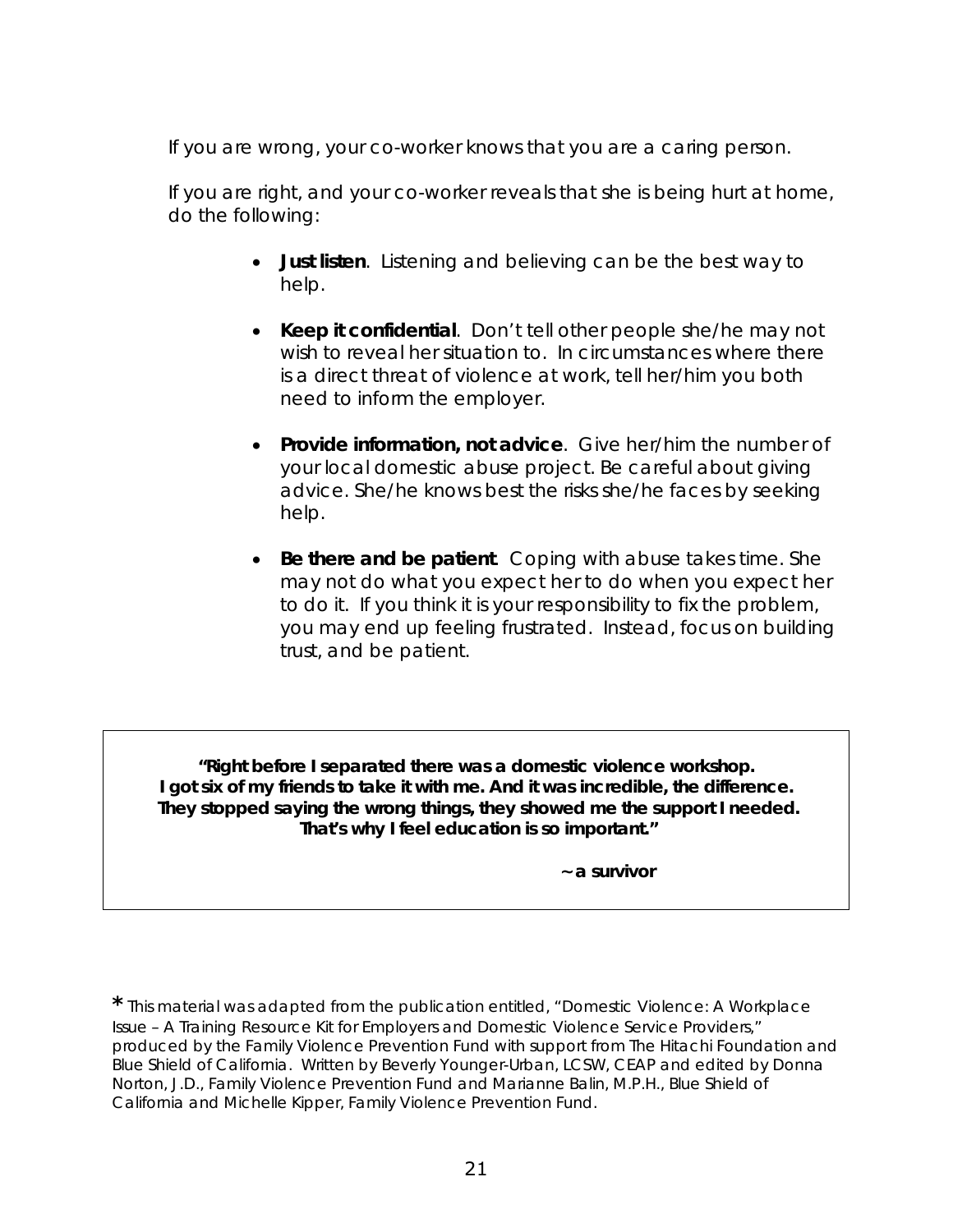### <span id="page-25-0"></span>**See It! Notice the potential signs for people who are abusive!**

### **Physical signs:**

• Unexplained injuries or scratches, sore, sprained, or broken hands, injuries that are consistent with a victim practicing selfdefense such as bite marks on arms

### **Emotional signs:**

• Anger, particularly at victim; if victim has left relationship, anger at new partner if one is present; depression, suicidal or homicidal ideation, feels and acts like he/she is the victim; obsession with victim and victim's whereabouts, upset, tearful, remorseful for past actions

### **Social signs:**

• Negative references to partner in social settings, negative references to opposite gender as a whole if abuser is heterosexual; asking friends or family members to spy on partner and report on partner's whereabouts, less flexible schedule, particularly in the case of someone who has been mandated to attend a batterer program on a weekly basis, partner is rarely seen by other people because she is being isolated, tendency (in some cases) to be controlling in general.

### **Financial signs:**

• Abuser has lots of "toys" but family's general standard of living doesn't coincide with amount of money spent on nonessentials, complaints about spending money on "class" or "group" each week, illegal activity such as selling food stamps which may belong to the family, paycheck docked for child support, complaints about child support, legal expenses.

### **Legal signs:**

• Frequent court dates, complaints about legal system favoring women, child custody battles, divorce, arrests, abuser saying he/she will be calling DHS to report partner.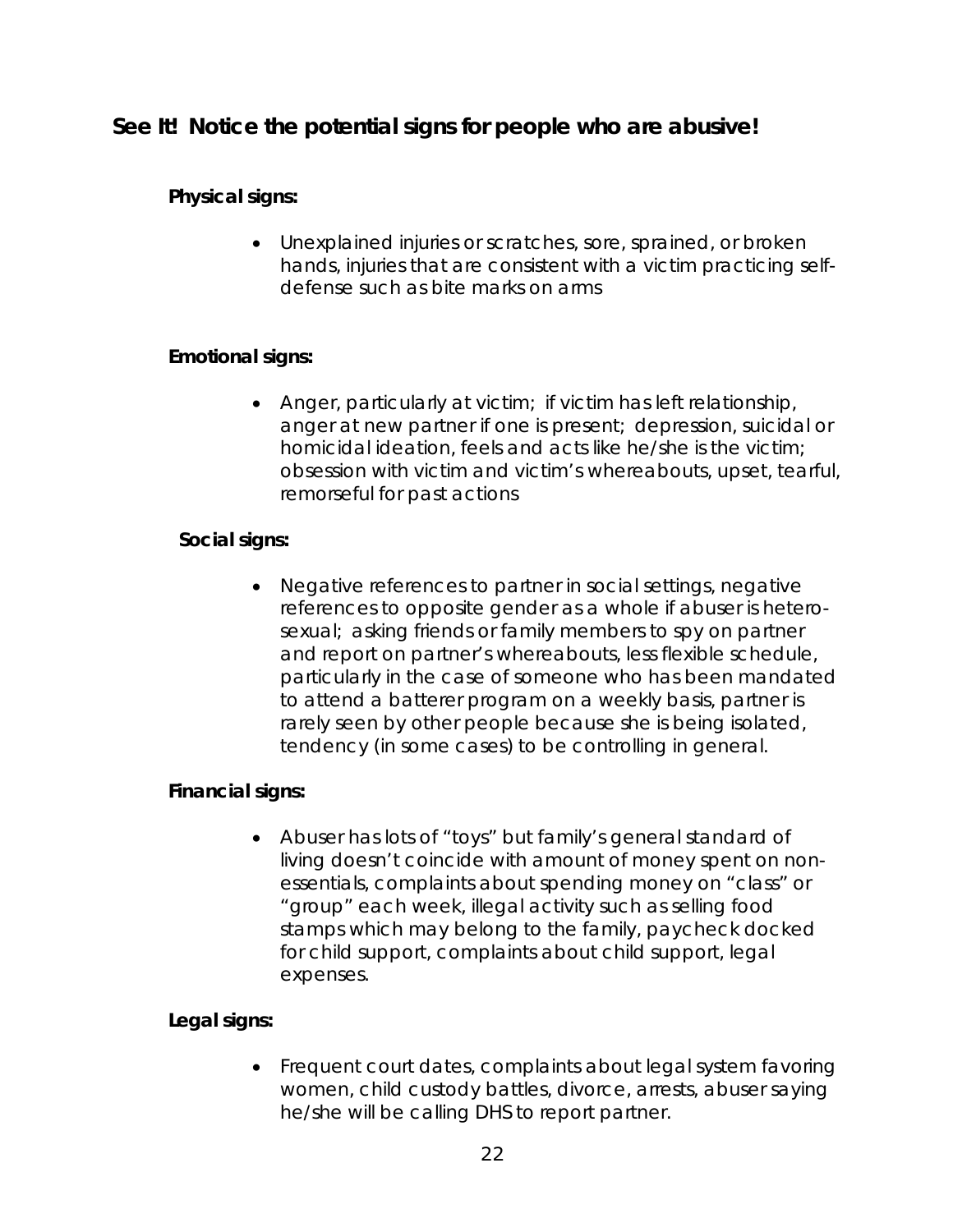### **Workplace signs:**

• Absenteeism, performance issues, workplace accidents, difficulty concentrating, inappropriate use of company property such as e-mail, telephones, faxes, and company vehicles, asking co-workers to spy on partner on or off company time, using minimizing language to discuss what's going on at home (I'm having some family problems"), lateness, needing to alter schedules in the case of someone who is mandated to attend a batterer education course, bragging about putting the partner in her/his place, being controlling and abusive with co-workers.

### **Say It! Talking about abuse with the abusive person**

- Tell him/her what you see.
- Do not collude by agreeing with their behavior.
- Express concern for the person as well as their victim.
- Refer to a help source.

Concerned person**: "Joe, I'm concerned about your work performance. Over the last few weeks I've noticed you've had some difficulty getting your projects finished. I've also become aware that you have been on the phone a great deal in the last several days, and that you appear to be upset when you hang up. Is there something that I can help you with?"** 

Joe: **"Nothing's up. It's just some family problems. My wife has been telling me she's going to divorce me and I'm having a hard time concentrating. It's been very difficult because she doesn't want to talk to me. I've called her a million times but she won't talk to me. I just don't know what to do. She's even called the police."** 

Concerned person: **"I'm sorry to hear about that. As you know we work hard to make sure our employees are aware of resources in the community. I think there are several resources available to you. One of them is the EAP program. You may also want to try calling the local crisis helpline. They might be able to direct you to additional resources."** 

Joe**: "A crisis line! This is a personal matter. I can handle it."**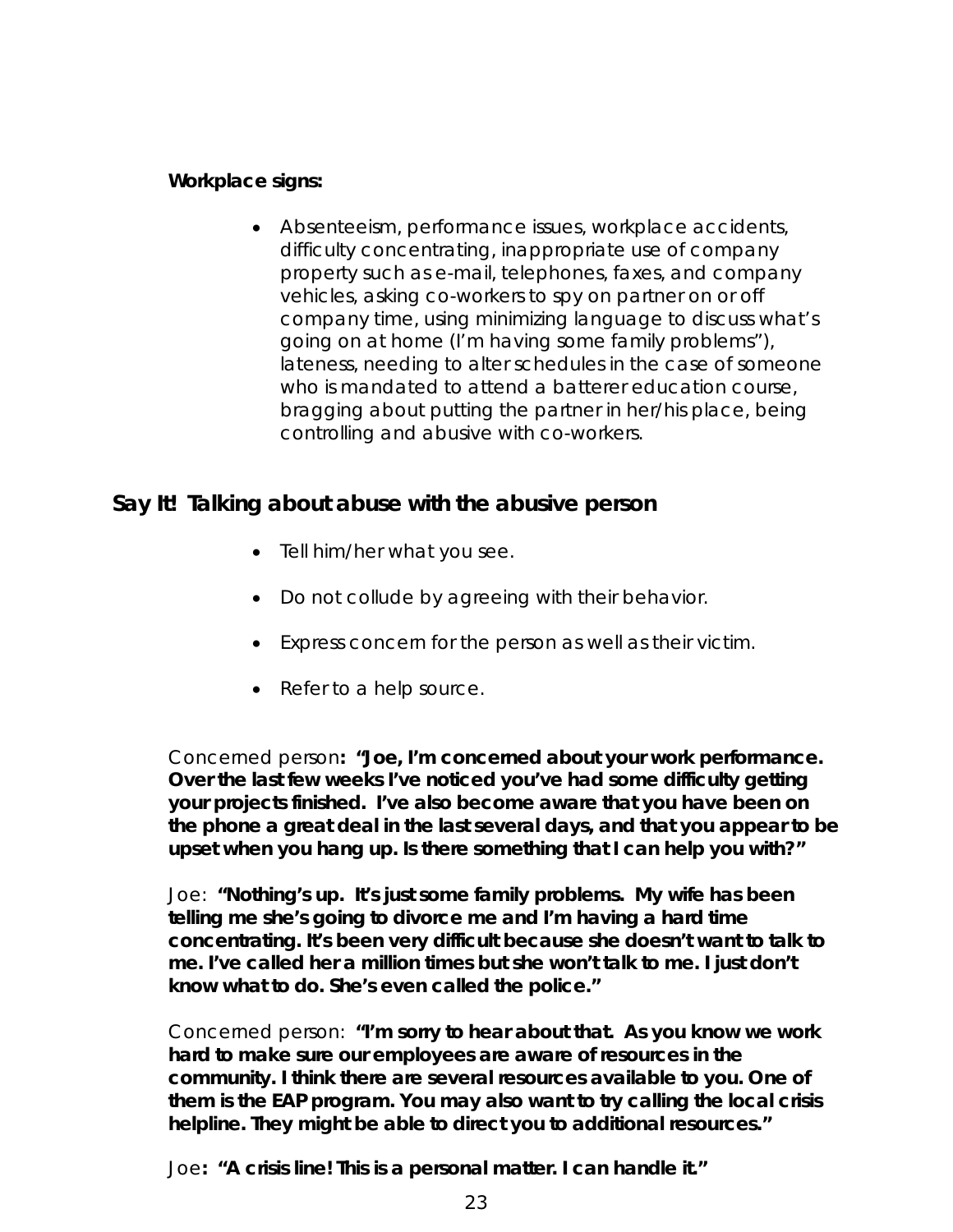Concerned person: **"I'm concerned that this is beginning to be difficult for both you and your wife. It's possible that calling her excessively can be construed as harassing or even stalking in nature. That puts both you and the company at risk, Joe."** 

**"Joe**, **my job is to help you find some resources and get your work back on track, so I urge you make some phone calls to help sort this out. Although I recognize this is a tough time for you, there are still work commitments in place, and you must refrain from any further use of company resources to contact your wife. Why don't we make an appointment to meet again in a week to see how things are working out. In the meantime if you have questions please don't hesitate to ask."** 

Remember, it is common for people who use tactics of power and control to deny anything is wrong, minimize their behavior, and blame the victim for trouble in the relationship. Be prepared for this response.

As a concerned supervisor, human resources manager, or union leader, your role is to encourage an abusive person to reach out to community and workplace resources. If the person is acting outside the bounds of workplace policy, steps can then be taken to intervene in a formal disciplinary manner.

Within the context of domestic abuse situations, most perpetrators limit their hurtful and violent behavior to their partner. However, one should always be cautious about personal safety when preparing for these types of discussions with employees who indicate abusive behavior.

**A 2003 Maine Department of Labor/Family Crisis Services study of domestic abuse offenders in the workplace found that:** 

- · **19% of offenders had an accident or near accident due to their inability to concentrate** · **78% of offenders were using workplace resources including phones and company cars to**
- **check up on, pressure, confirm whereabouts, and/or threaten their partners**  · **75% of supervisors knew about employee's arrest for domestic abuse but only 16% reminded employee that domestic abuse is a crime**
- · **15,221 hours of work time were lost to Maine employers due to arrests of 70 men in the study, equally over \$200,000 at Maine's average hourly wage**
- · **68% of offenders thought domestic abuse posters and brochures in workplace would help**

**\*** *Impact of Domestic Violence on Occupational Safety & Health, 2003***.** For more info contact Kim Lim, MDOL, 624-6443 or Ellen Ridley, Family Crisis Services, 767-4952 ext. 105.